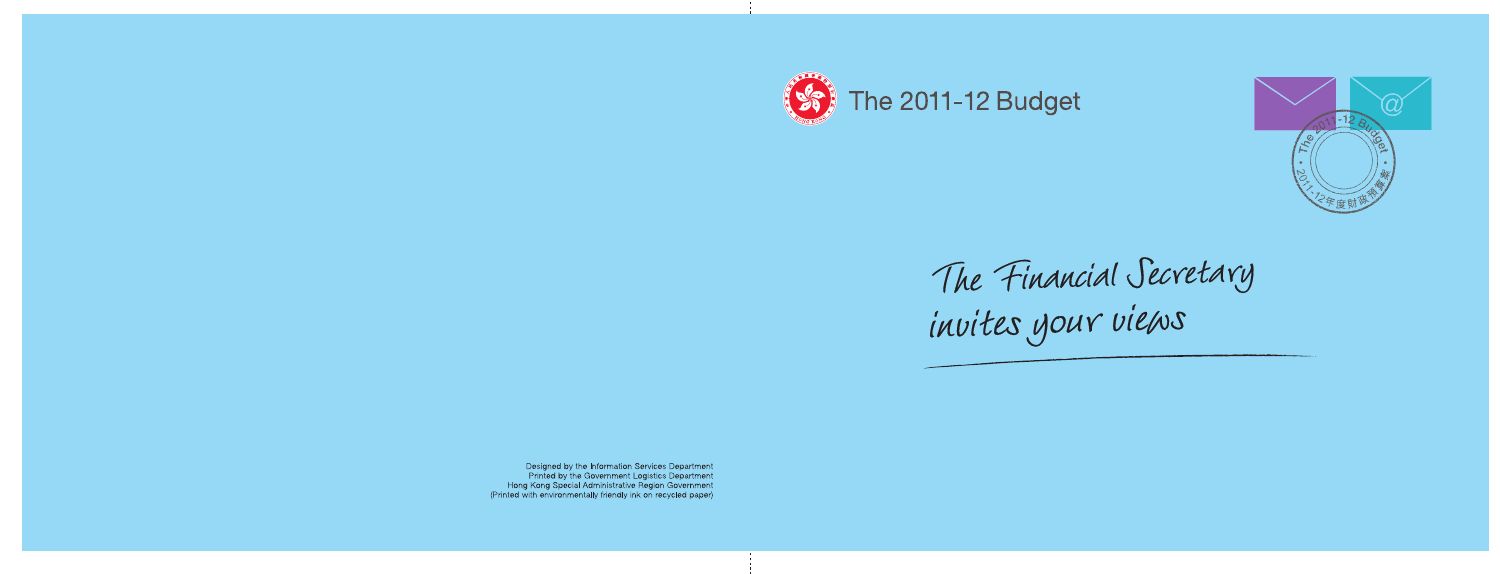The Financial Secretary invites your views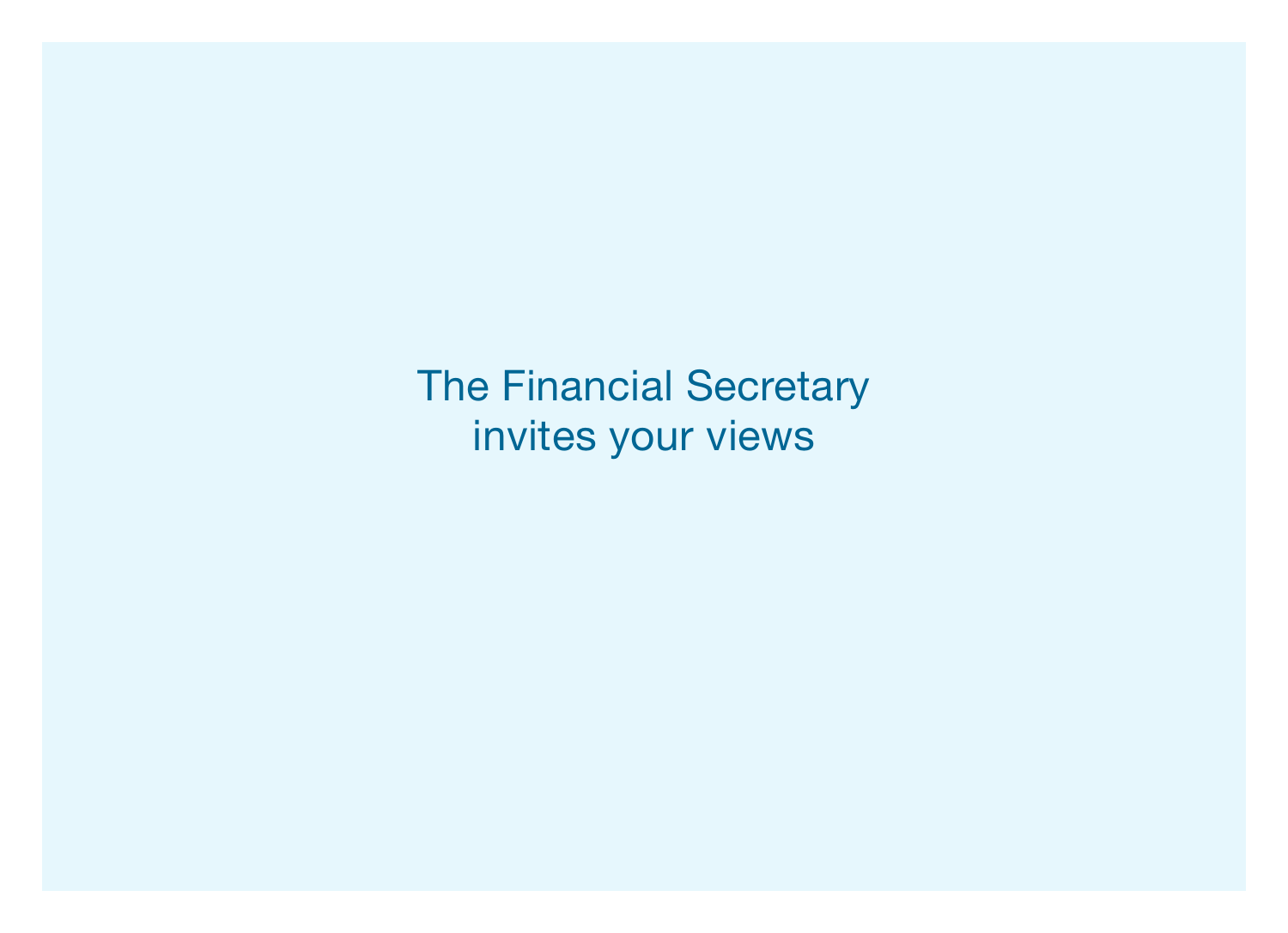The Financial Secretary is consulting Members of the Legislative Council, representatives from various sectors and the people of Hong Kong on the 2011-12 Budget.

We welcome and value your advice on the Budget. Please let us have your views via the budget website **www.budget.gov.hk** or in writing to the Financial Secretary's Office, 5th floor, Main Wing, Central Government Offices, Lower Albert Road, Hong Kong.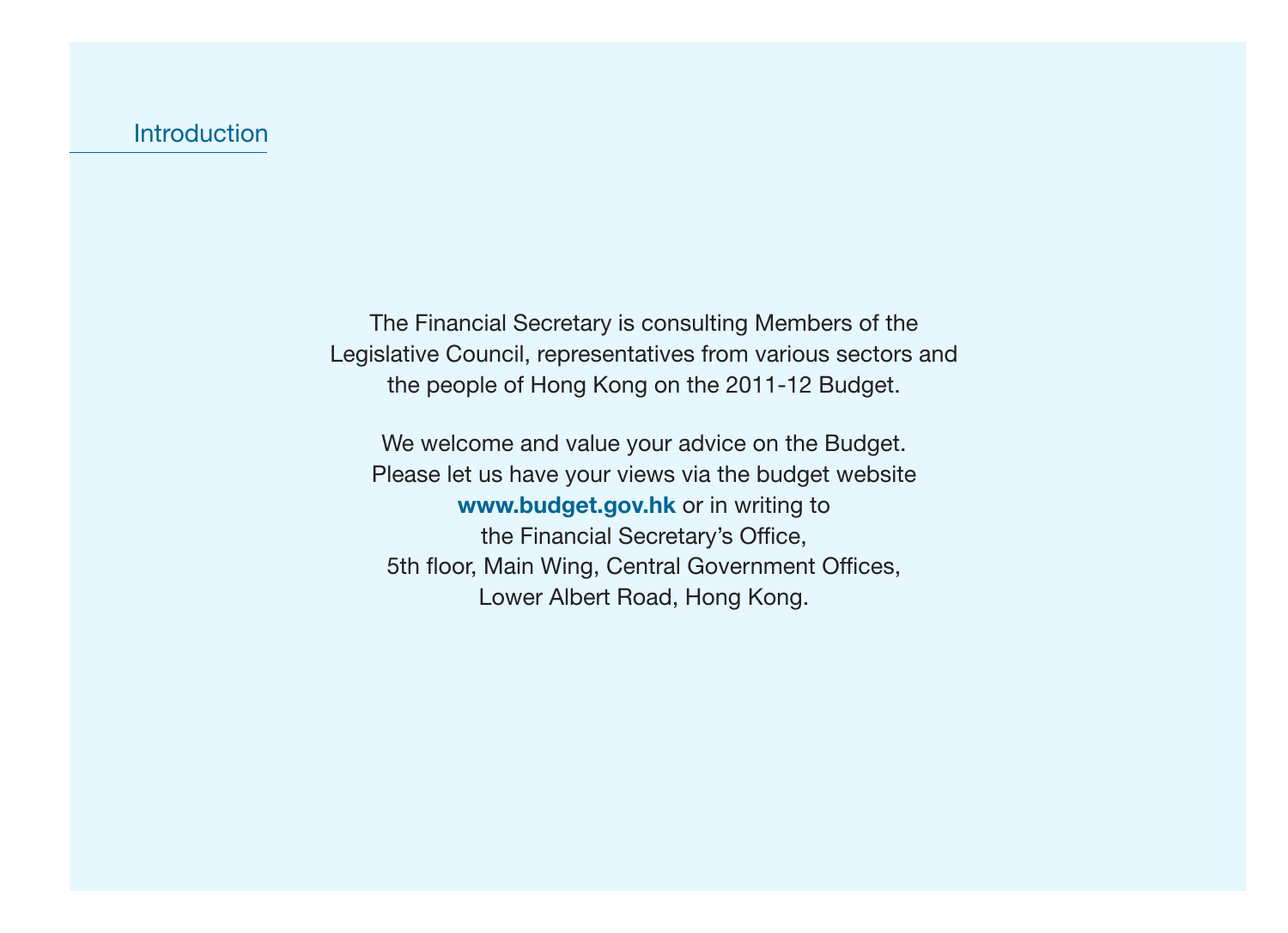#### **Contents**

 $II.$ 

#### I. The Economy

| Economic performance and prospects<br>$\bullet$ | $6 - 17$  |
|-------------------------------------------------|-----------|
| II. The Budget                                  |           |
| Expenditure<br>$\bullet$                        | $18 - 23$ |
| Revenue                                         | $24 - 31$ |
| <b>Fiscal reserves</b><br>$\bullet$             | $32 - 35$ |
| Medium Range Forecast<br>$\bullet$              | $36 - 37$ |
| Longer term challenges                          | $38 - 39$ |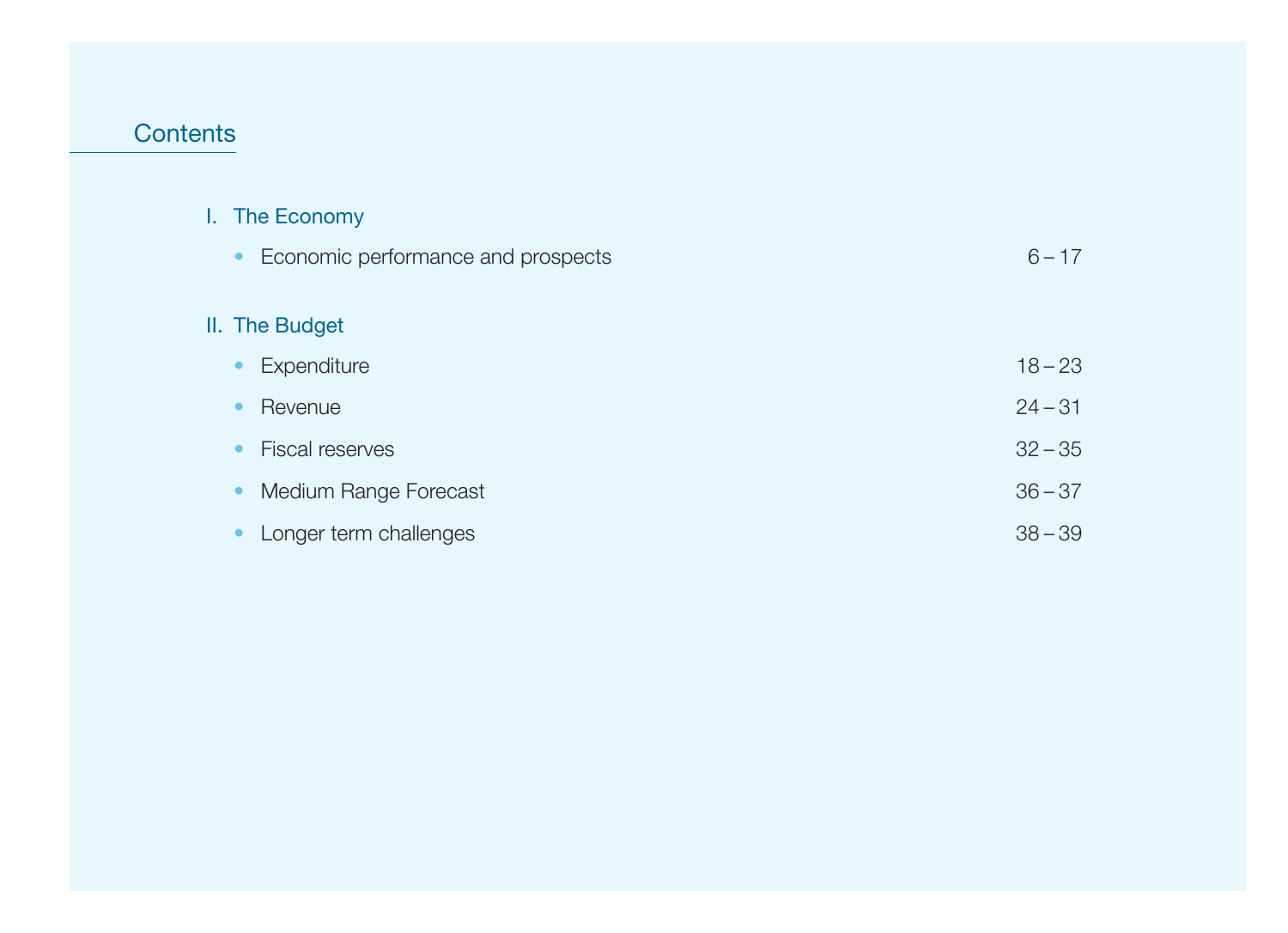# **Latest 2010 economic indicators**

| <b>GDP</b> real growth | January to<br>September     | 7.1% (Third quarter 6.8%) |
|------------------------|-----------------------------|---------------------------|
| Unemployment rate      | <b>August to</b><br>October | 4.2% (May to July 4.3%)   |
| <b>CCPI</b> inflation  | January to<br>October       | 2.3% (October 2.6%)       |

Except for unemployment rate, the above percentages represent year-on-year changes.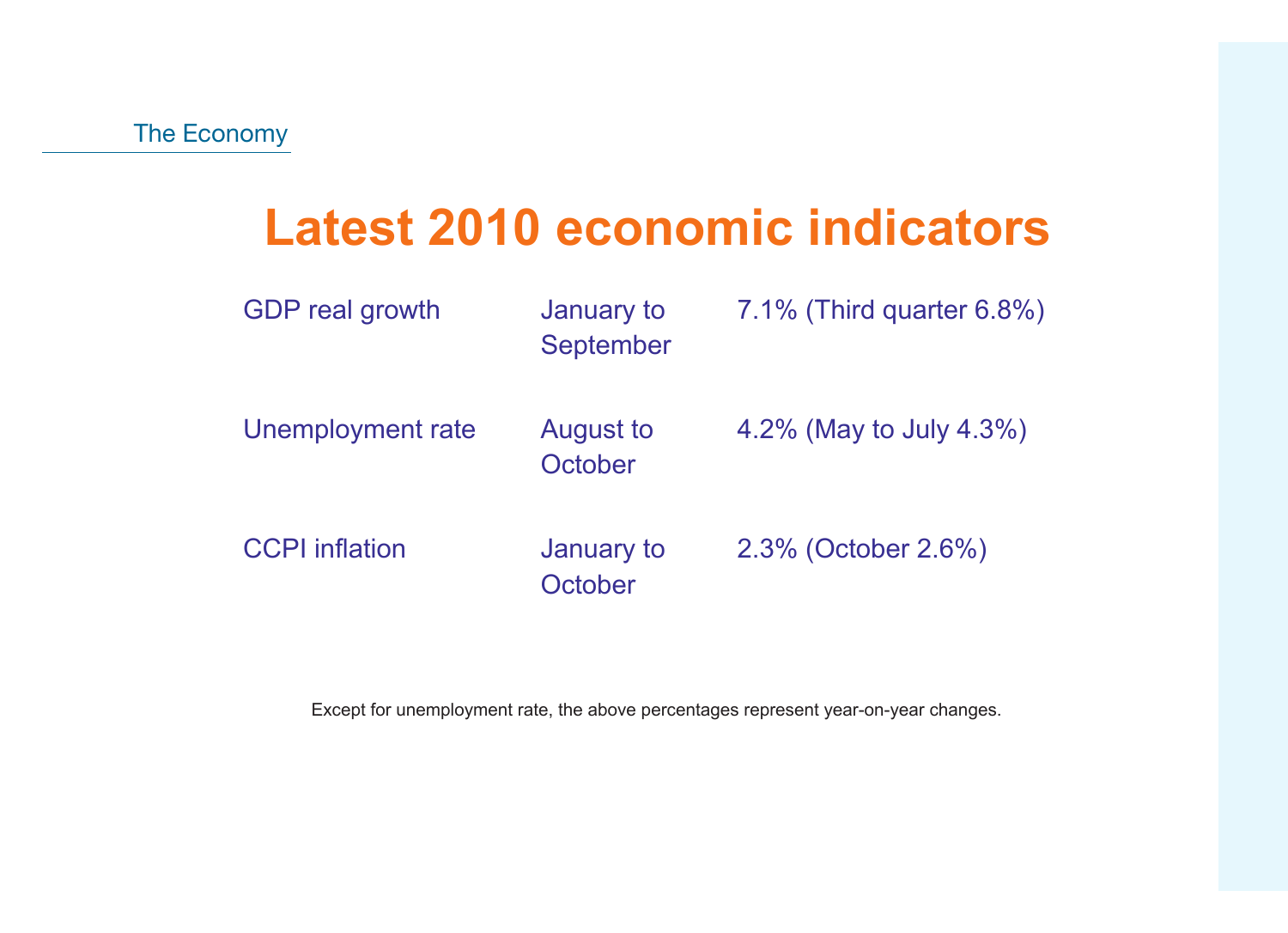- Hong Kong's economy has swiftly emerged from the global financial crisis, benefiting from the robust performance of the Mainland and other Asian economies. Real GDP expanded distinctly by 7.1% in the first three quarters of 2010 over a year earlier, with solid support from both the external and domestic sectors.
- Labour market has improved notably, with the unemployment rate coming down from a high of 5.5% in mid-2009 to 4.2% in August-October 2010. Inflationary pressure, though still moderate, has been edging up in the midst of strong economic growth and also rising import prices.
- As a small and open economy, the near-term outlook for the Hong Kong economy remains fraught with uncertainties, with the fundamentals of the advanced economies remaining fragile. We also need to stay alert to the asset market bubble risks in the region.
- Given the experience of the advanced economies in dealing with the recent global financial crisis, should the Government play an even more active role in our economic development?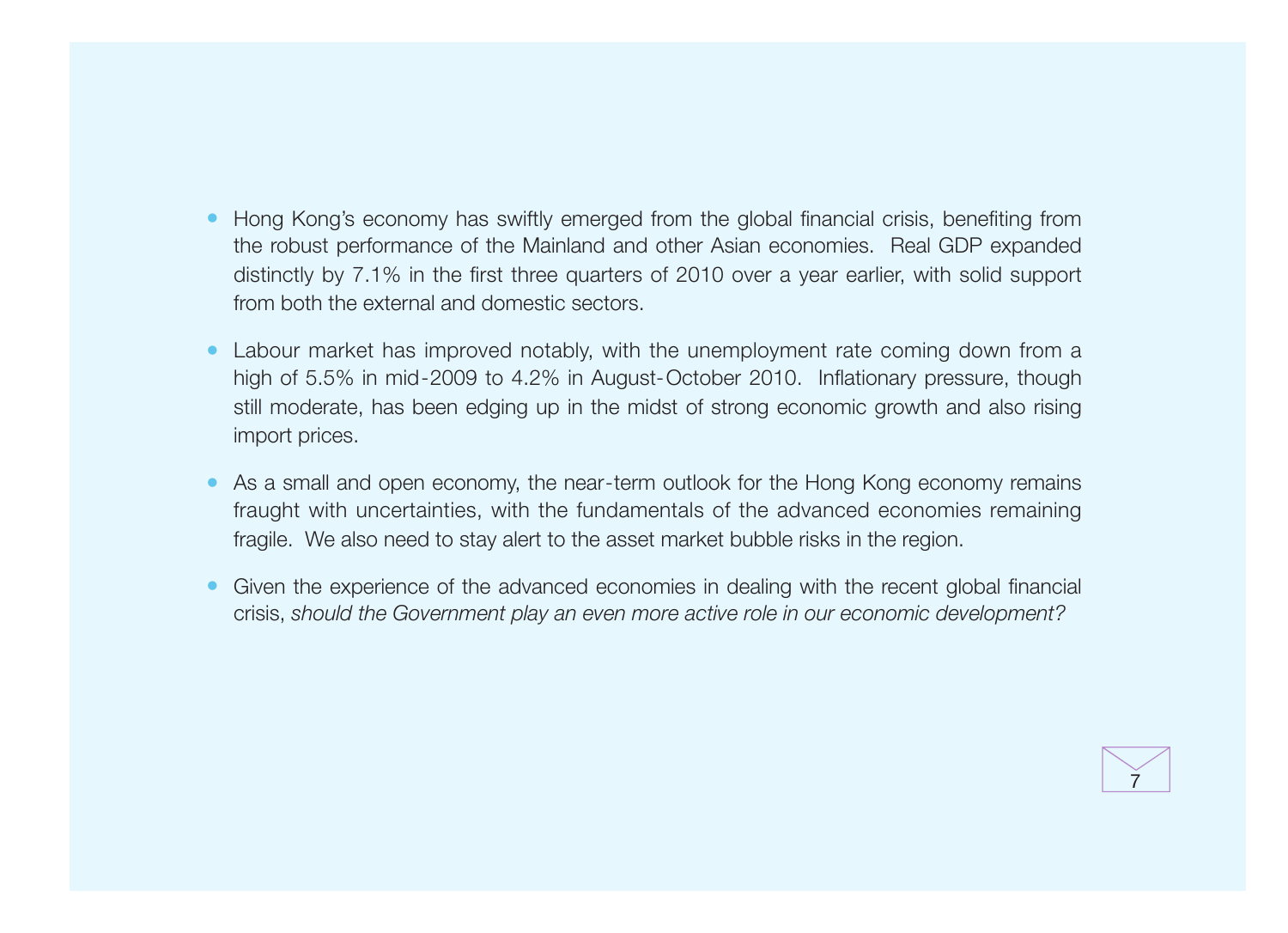### **Economy coming out of the global financial crisis in good shape**

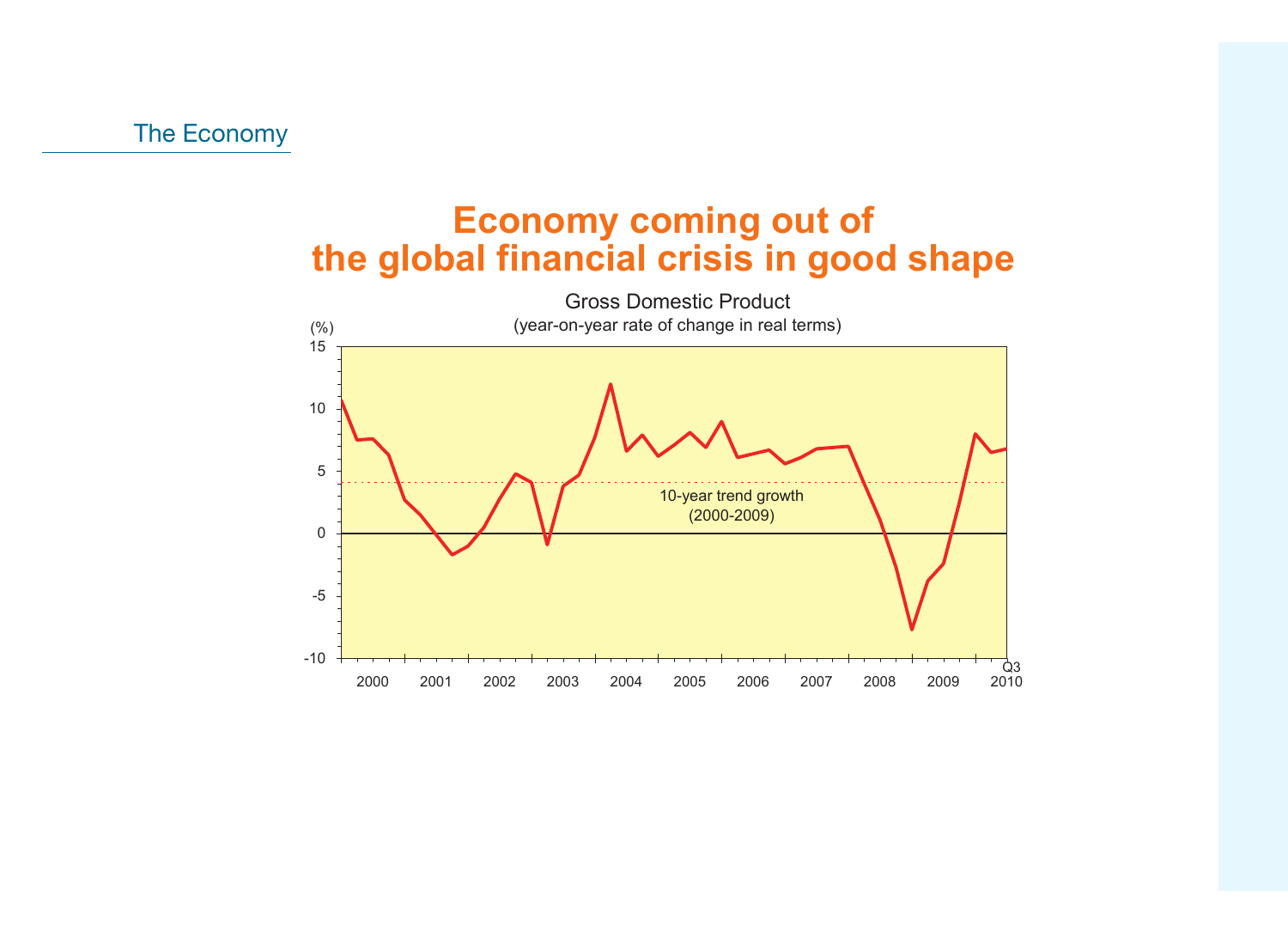- Having embarked on the recovery track since the second quarter of 2009, Hong Kong's economy is now on a much firmer footing. However, the external environment remains challenging. The lingering European sovereign debt problem and the weak recovery of the advanced economies have continued to cloud the global economic outlook with considerable uncertainties.
- Whether the new round of quantitative easing by the Federal Reserve can spur the US economy remains to be seen. But the super-loose monetary environment on a global scale has increased drastically the asset market bubble risks in the region. We have put out several rounds of measures along four policy directions (*i.e.* increasing flat supply, curbing property speculation, ensuring transparency and preventing excessive leverage) to tackle the housing market bubble risk.
- On the fiscal side, the several rounds of relief measures since 2008, amounting to some \$110 billion, have been effective in supporting the economic recovery. How should we prioritise the use of resources to meet the various challenges from both the domestic and external fronts?

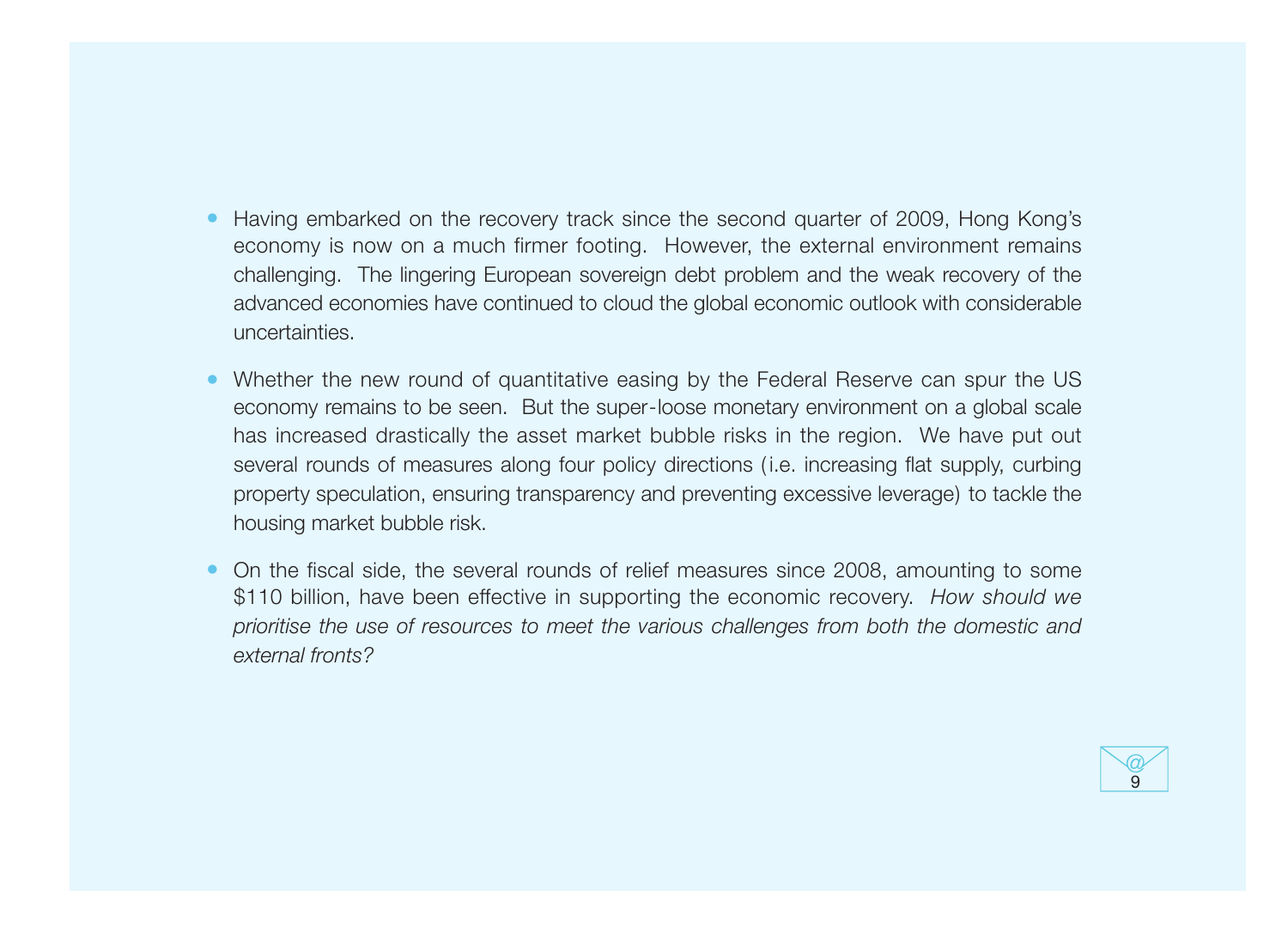### **Labour market showing marked improvement since mid-2009**

0 2 4 6 8 10 1997 1998 1999 2000 2001 2002 2003 2004 2005 2006 2007 2008 2009 2010  $(% )$  $Oct$ Seasonally adjusted unemployment rate (three months ending)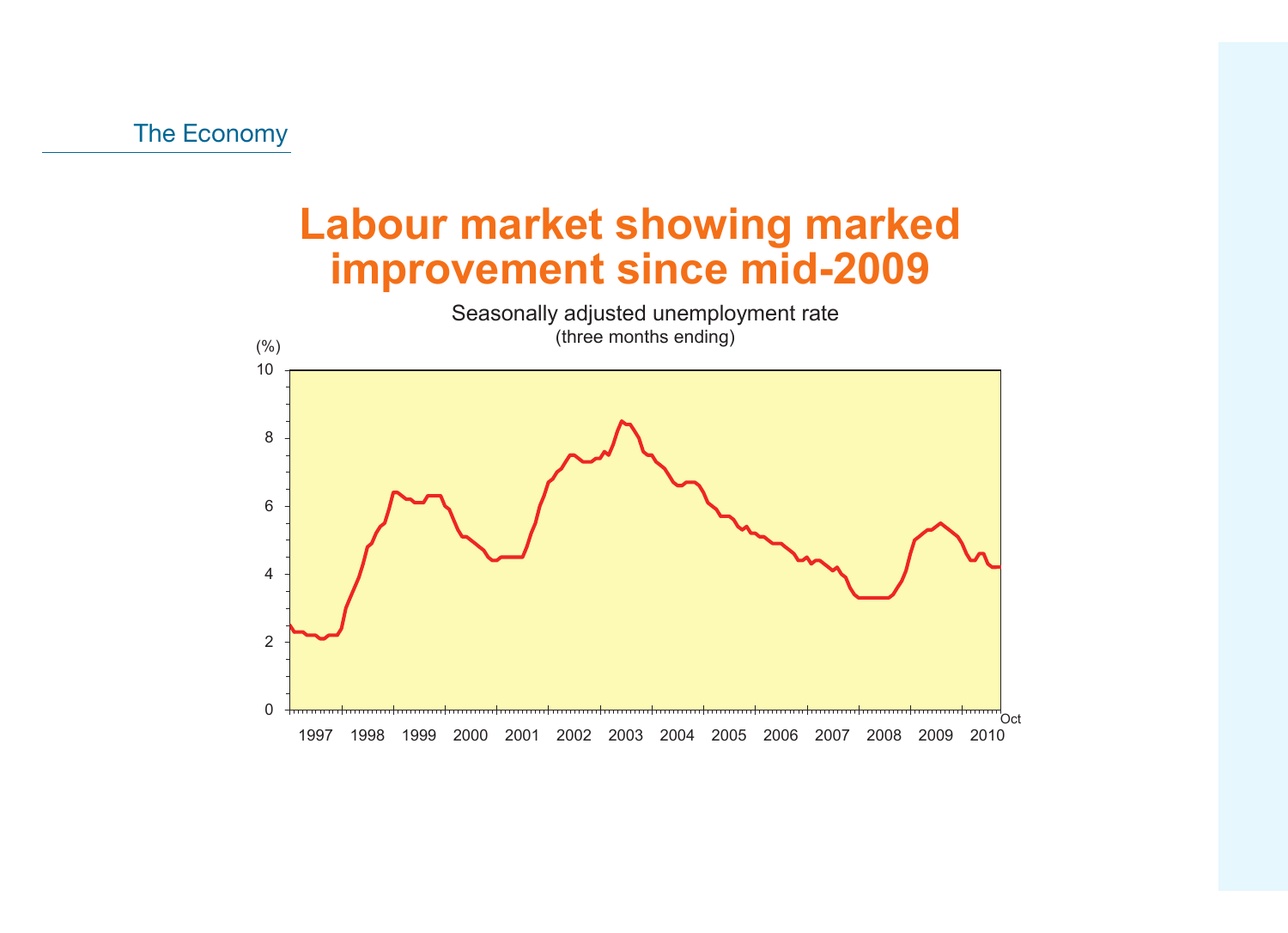- Labour market has improved markedly since mid-2009, underpinned by the broad-based economic recovery. The unemployment rate fell to 4.2% in August-October 2010 from the peak of 5.5% in mid-2009. Total employment resumed increase. Wages and incomes also rose.
- Hong Kong's labour market has been more resilient during the current crisis as compared to the Asian financial turmoil earlier, thanks to the flexible labour market as well as the Government's timely measures to preserve and create employment. How should we strengthen further the quality and competitiveness of our labour force?
- Consistent with our pro-market economic policy, we will follow the principle of "from welfare" to self-help" in reducing poverty, creating jobs, mobilising the business community to support social initiatives, and improving the livelihood of low-income groups and the disadvantaged. We have been investing heavily in education and training and re-training to enhance social mobility and mitigate inter-generational poverty. What more should be done to promote self-help and prepare those who wish to join or re-join the work force?

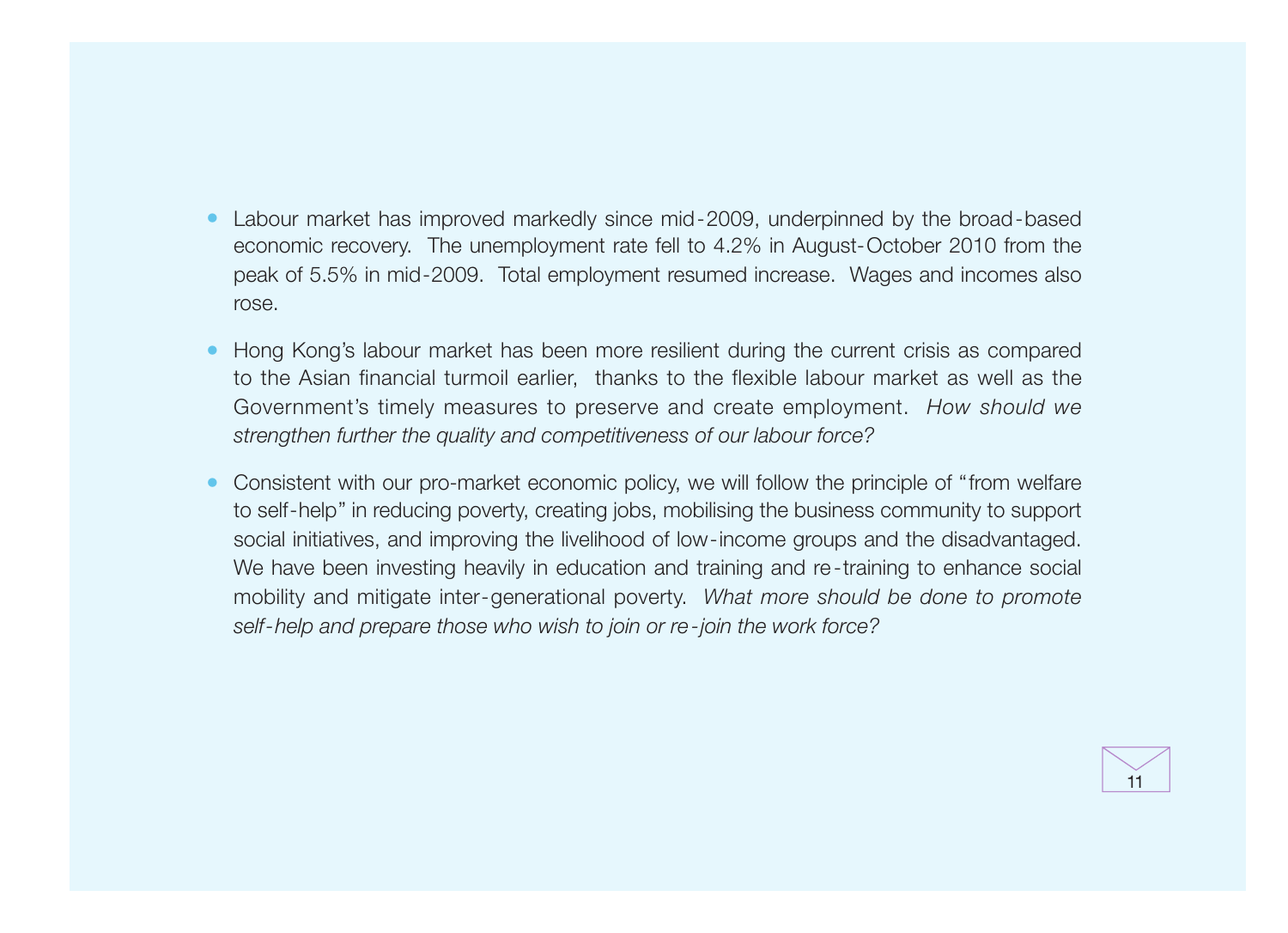# **Inflationary pressure edging up**

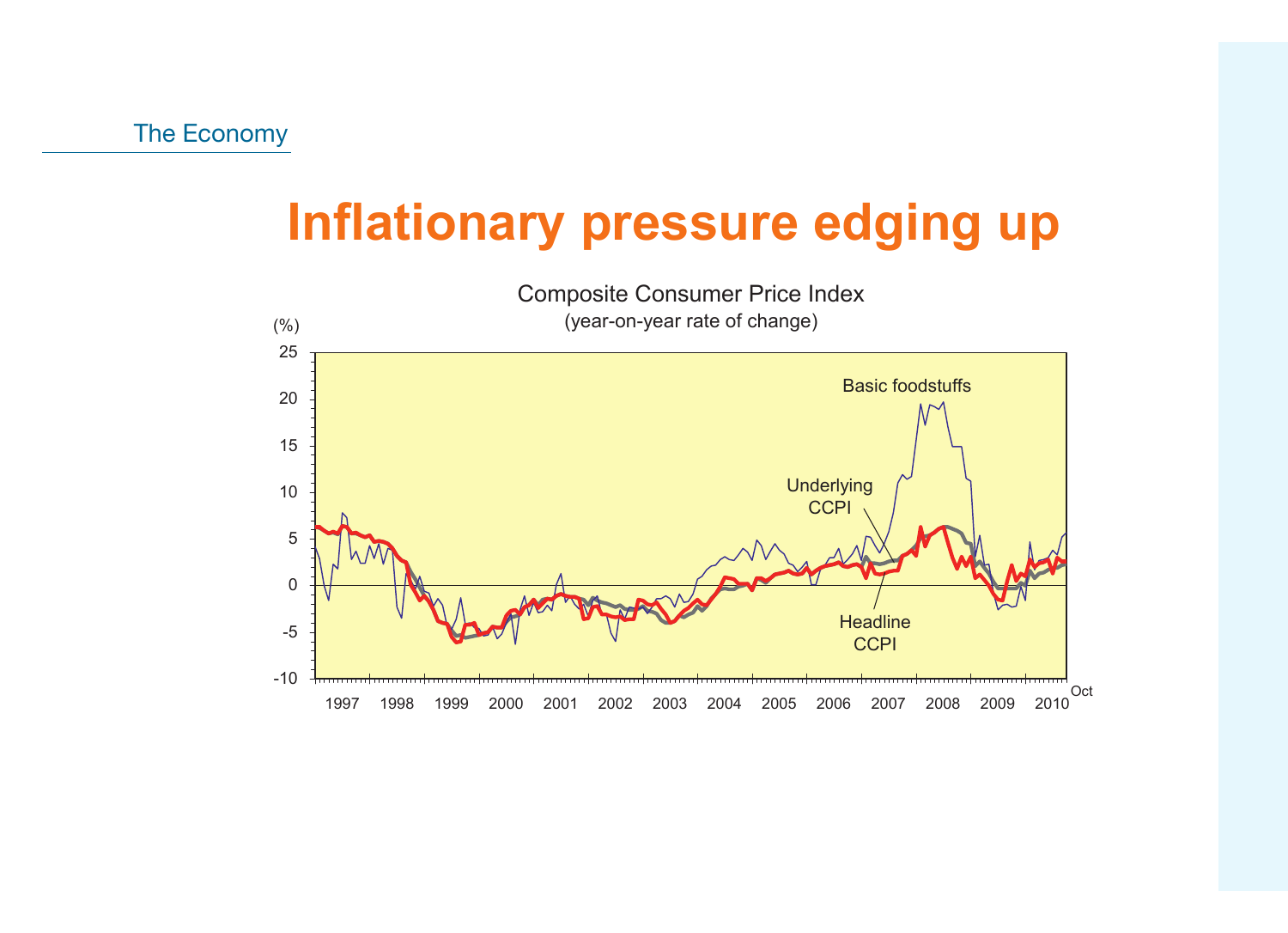- Inflationary pressures are gradually coming back, against the backdrop of an increasingly entrenched recovery and a vibrant consumption market. Moreover, imported inflation is also rising due to a weaker US dollar and also greater price pressures in the region.
- The increase in food and other commodity prices in the international markets and the rise in local housing rentals will continue to pose upside risks to inflation. We will monitor closely the situation, especially the impact of food prices on the livelihood of low-income families.

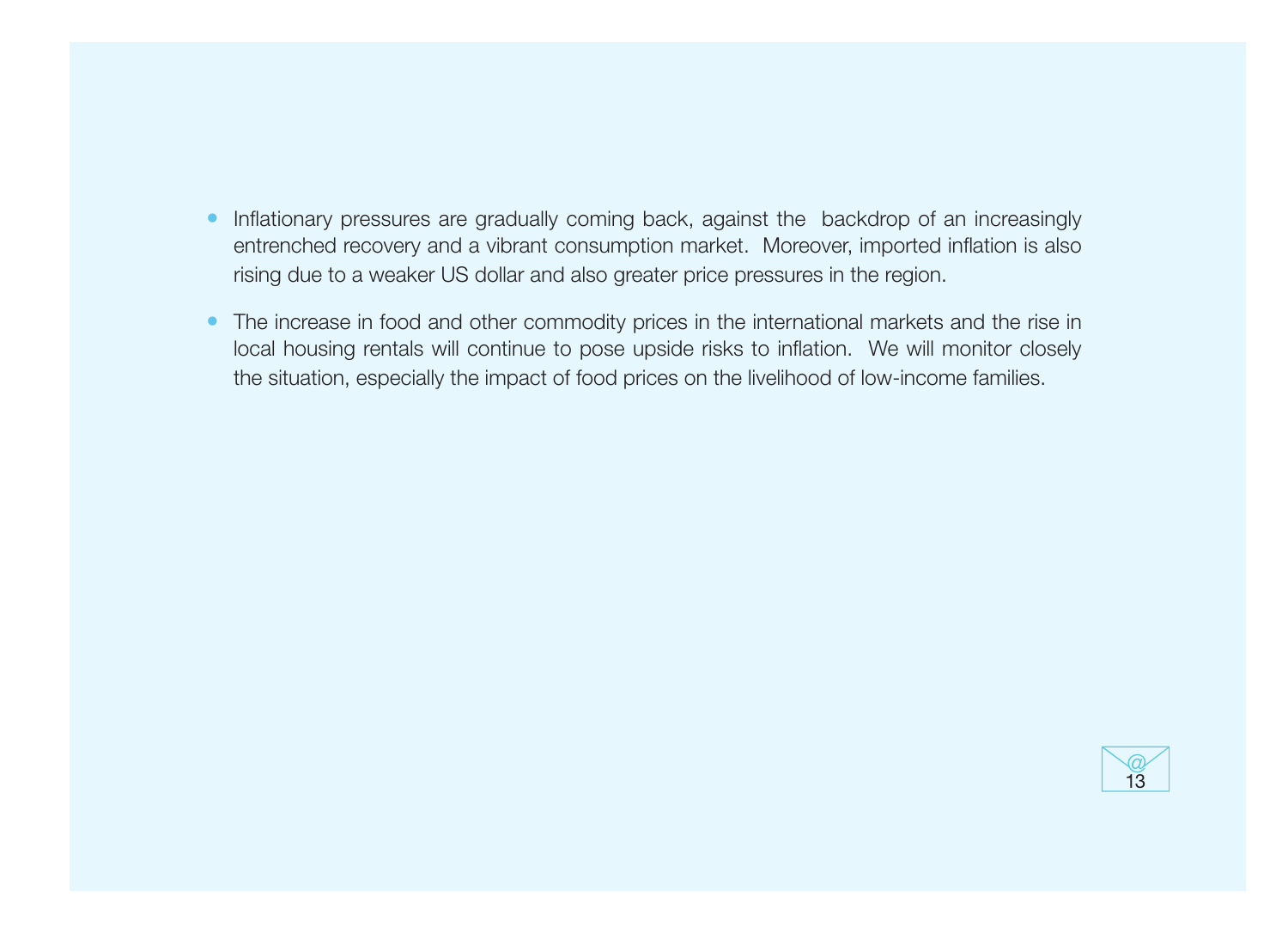# **Latest forecast for 2010**

GDP real growth 6.5%

CCPI inflation **Underlying Headline** 1.7% 2.5%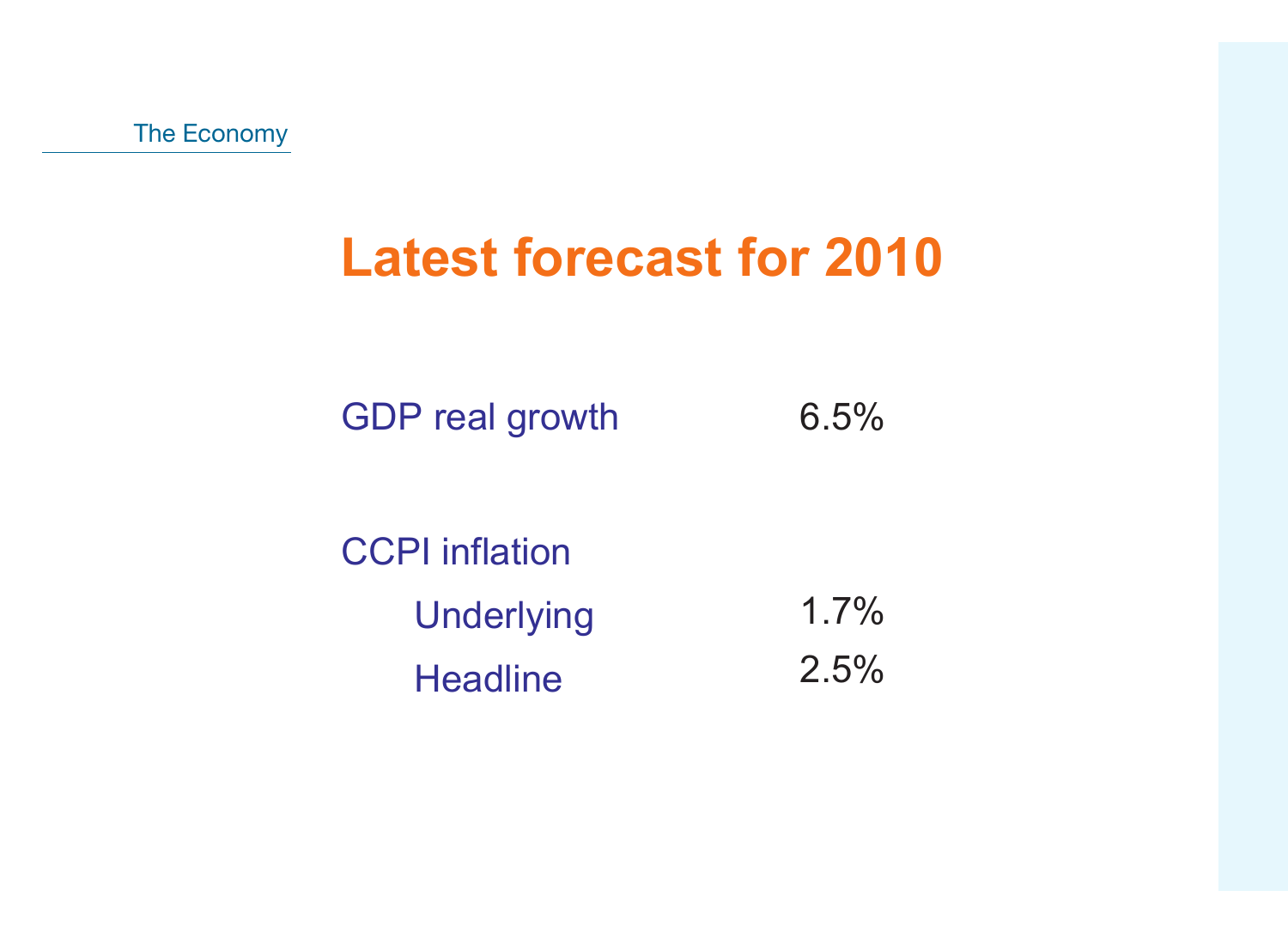- The issues of fiscal sustainability and strength of recovery in the advanced economies will continue to pose downside risks to global economic recovery. Nevertheless, Hong Kong's economy should continue to benefit from the vibrant growth in the Mainland and the region, and the prevailing positive consumer and business sentiments. Support should also come from the sustained high level of infrastructure construction works.
- Taking into account the GDP growth of 7.1% in the first three quarters of 2010, Hong Kong economy is forecast to expand by 6.5% for 2010 as a whole.
- Inflationary pressure may edge up further in the near term as economic expansion proceeds and import prices rise further. Headline CCPI inflation is forecast to average 2.5% for 2010 as a whole.
- What can the Government do to ensure sustainable economic growth and development over the medium to longer term?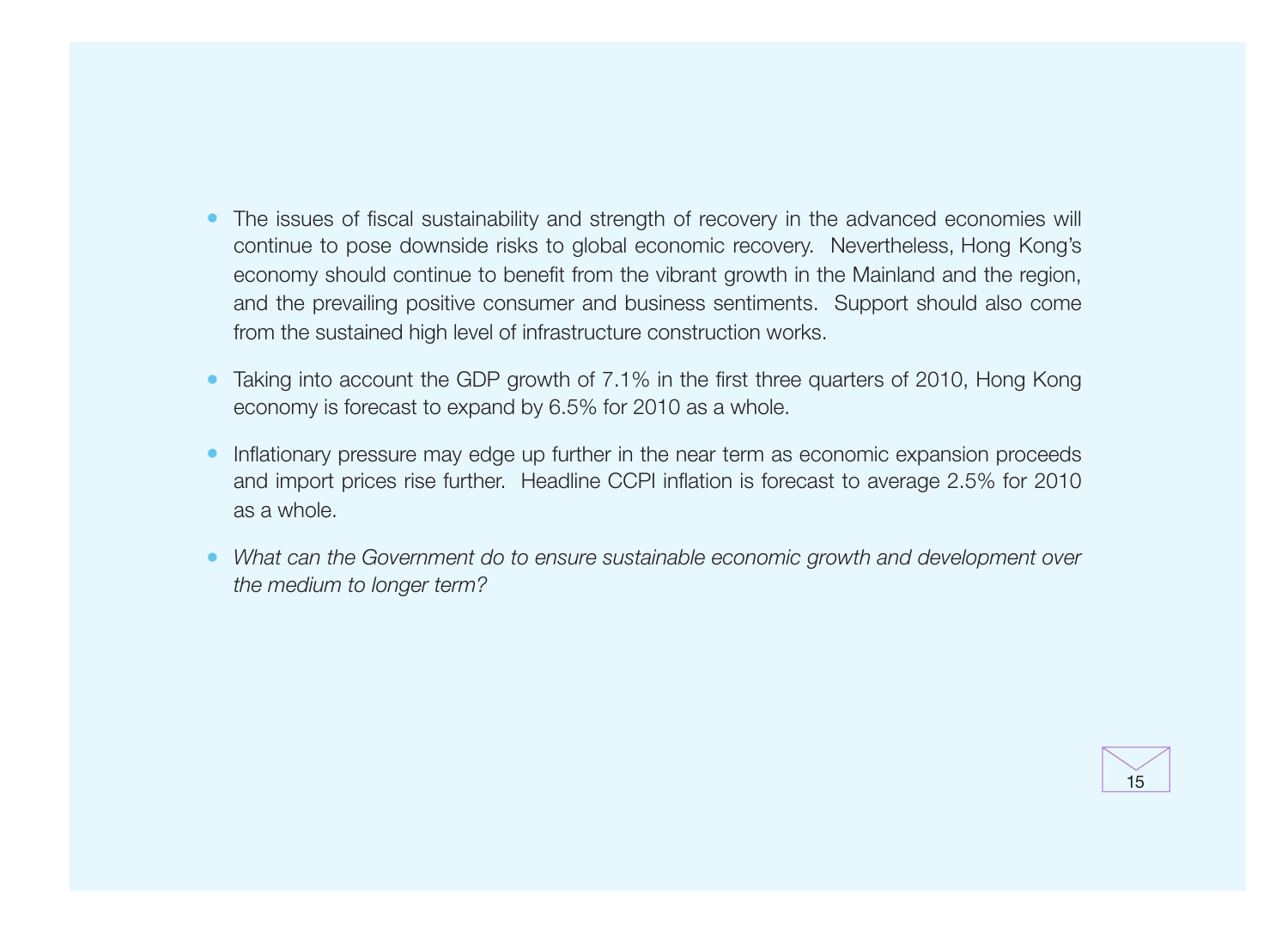## **Economic uncertainties**

- Fading stimulus effect in the advanced economies
- **European sovereign debt problem**
- Heightened risks of asset market bubbles in Asia amid flush of liquidity
- Persistence of global imbalances and rise of protectionist sentiments
- Gyrations in exchange rates and financial market volatility
- Return of higher inflation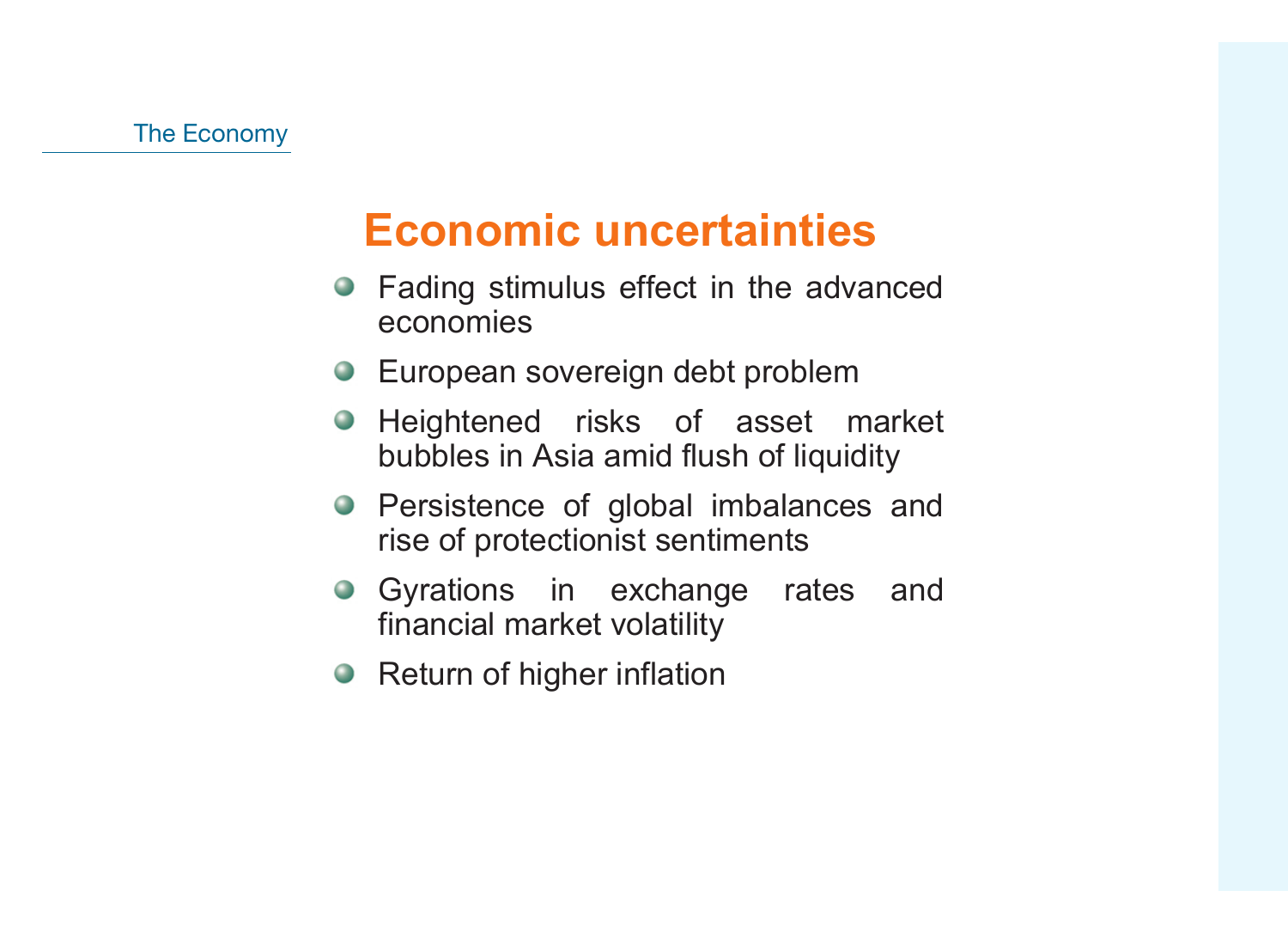- Being a small and open economy, Hong Kong's well-being is inevitably affected by global fluctuations. We need to stay alert to the risks and uncertainties in the external environment. We also need to continuously enhance our flexibility to cope with the constant changes, and strengthen our competitiveness in the era of globalisation. What growth strategies should we adopt to stay competitive? What more should we do to contain the bubble risks?
- The global economic landscape has been shifting towards the East, especially so after the global financial crisis. How should we respond to and capture the new opportunities? What more can we do to broaden and deepen our economic integration with the Mainland? While promoting regional economic integration, how should we chart our future economic development to maintain Hong Kong's unique advantages as the Chinese city with a difference?
- We should also bear in mind medium-term issues and the long-term development needs, such as fiscal sustainability, while dealing with short-term challenges. How should we ensure fiscal sustainability over the medium to long term given the immense challenge of an ageing population, when such an issue now tops the policy agenda in many advanced economies?

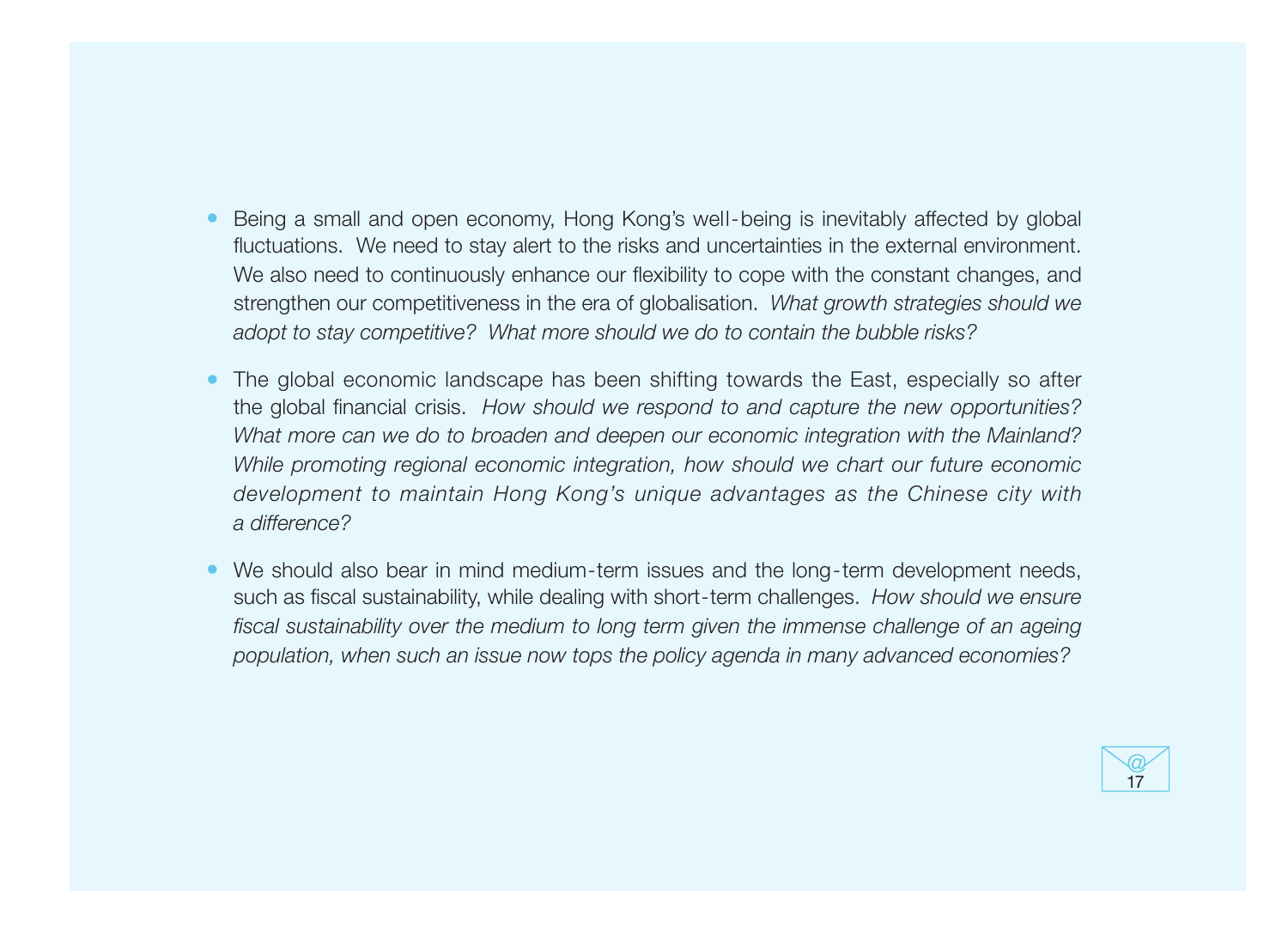### **Recurrent expenditure in past 10 years**

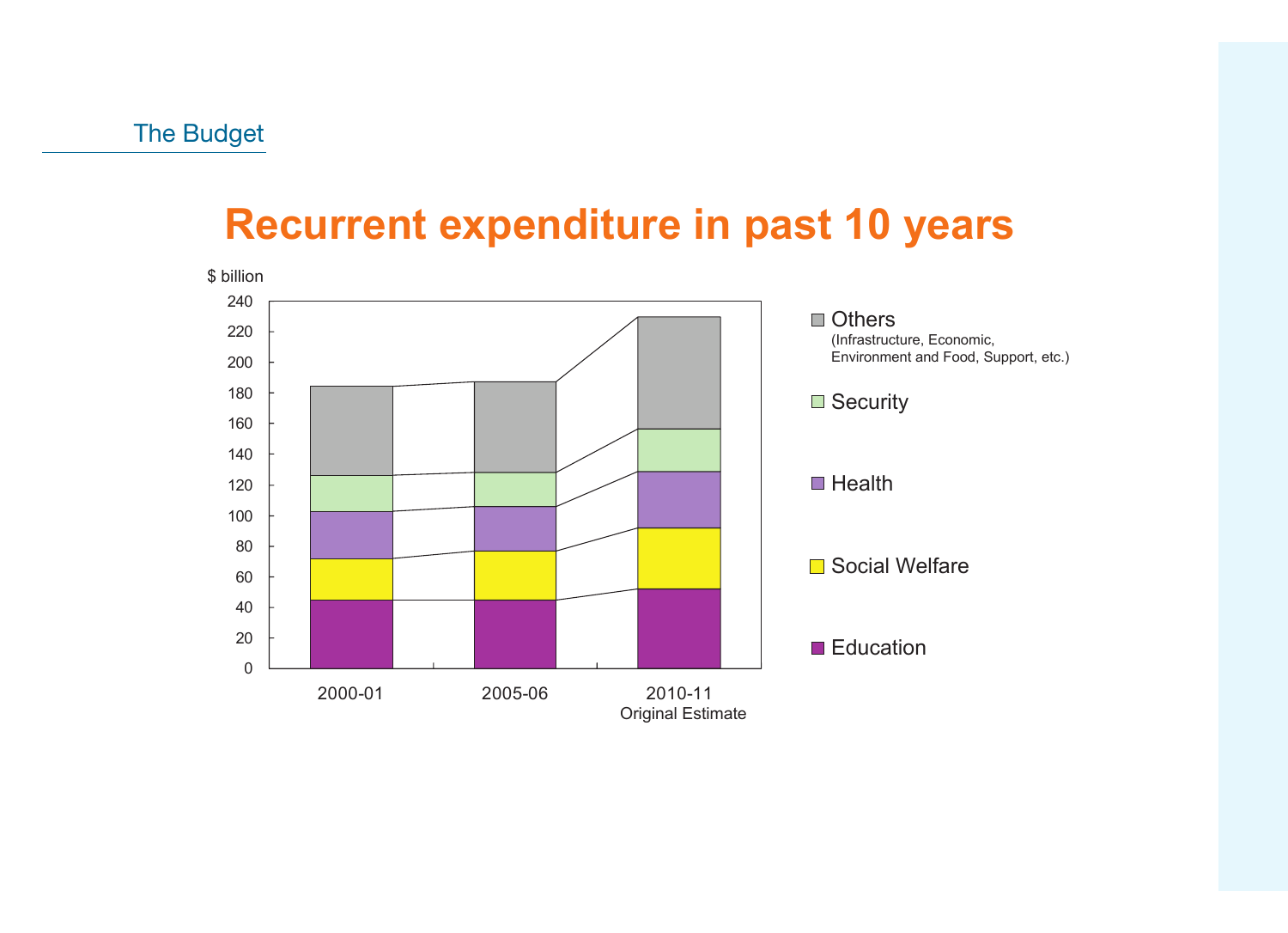- Total recurrent government expenditure increased by some \$45.1 billion or 25% over the past 10 years.
- Our recurrent expenditure on education, social welfare and health has been increasing –

|             | • Education                              | $+16%$ |
|-------------|------------------------------------------|--------|
| $\bullet$   | Health                                   | $+21%$ |
| $\bullet$ . | Social Welfare                           | $+47%$ |
|             | - Comprehensive Social Security          | $+37%$ |
|             | Assistance (CSSA) Scheme                 |        |
|             | - Social Security Allowance (SSA) Scheme | $+73%$ |
|             | - Other welfare expenditure              | $+47%$ |

• The increase in expenditure particularly in Social Welfare and Health is expected to continue in future with the ageing population. How should we get prepared for the challenge?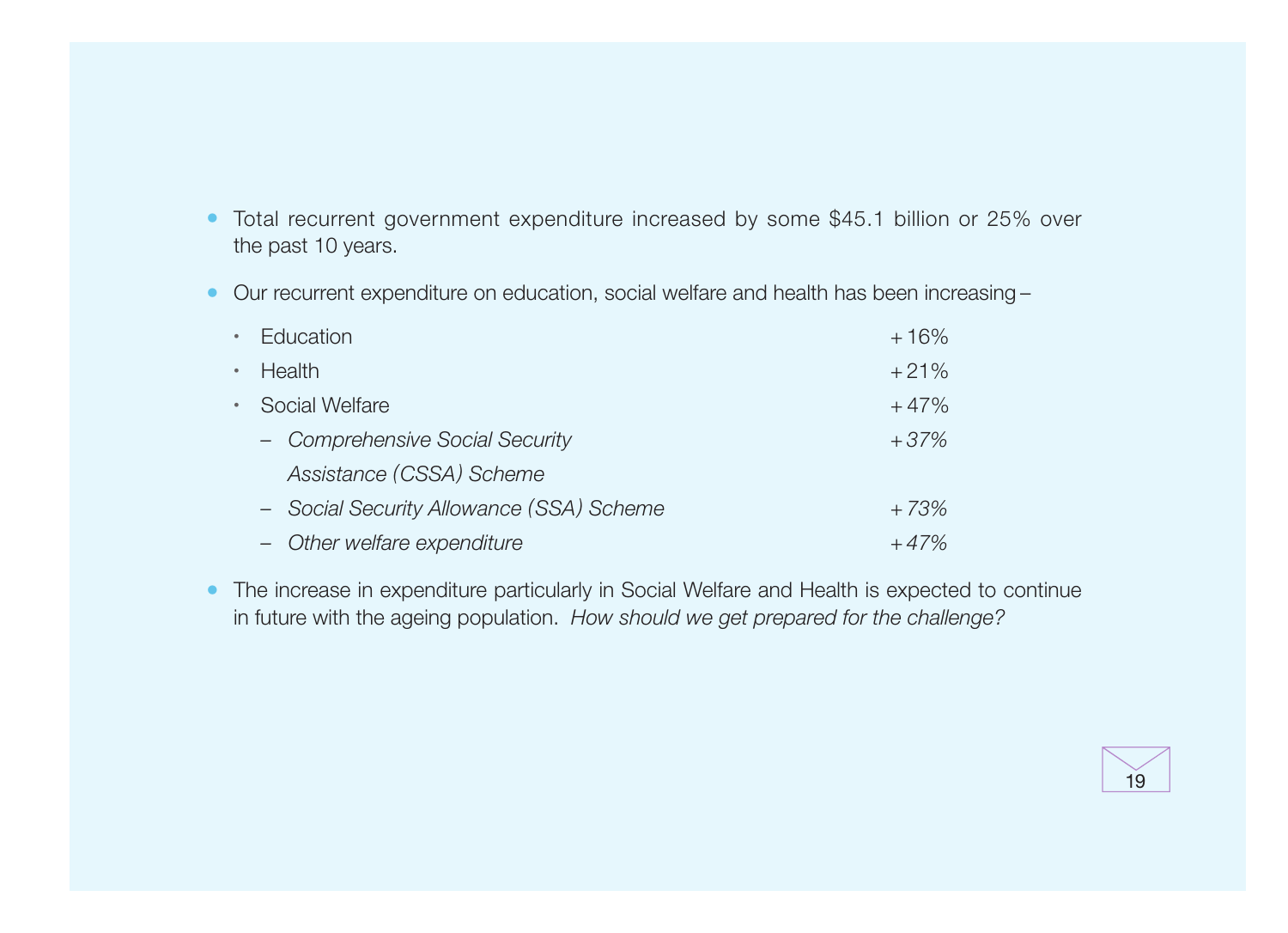### **Recurrent expenditure for 2010-11**



Total recurrent government expenditure: \$229.6 billion (72% of total government expenditure of \$317.2 billion)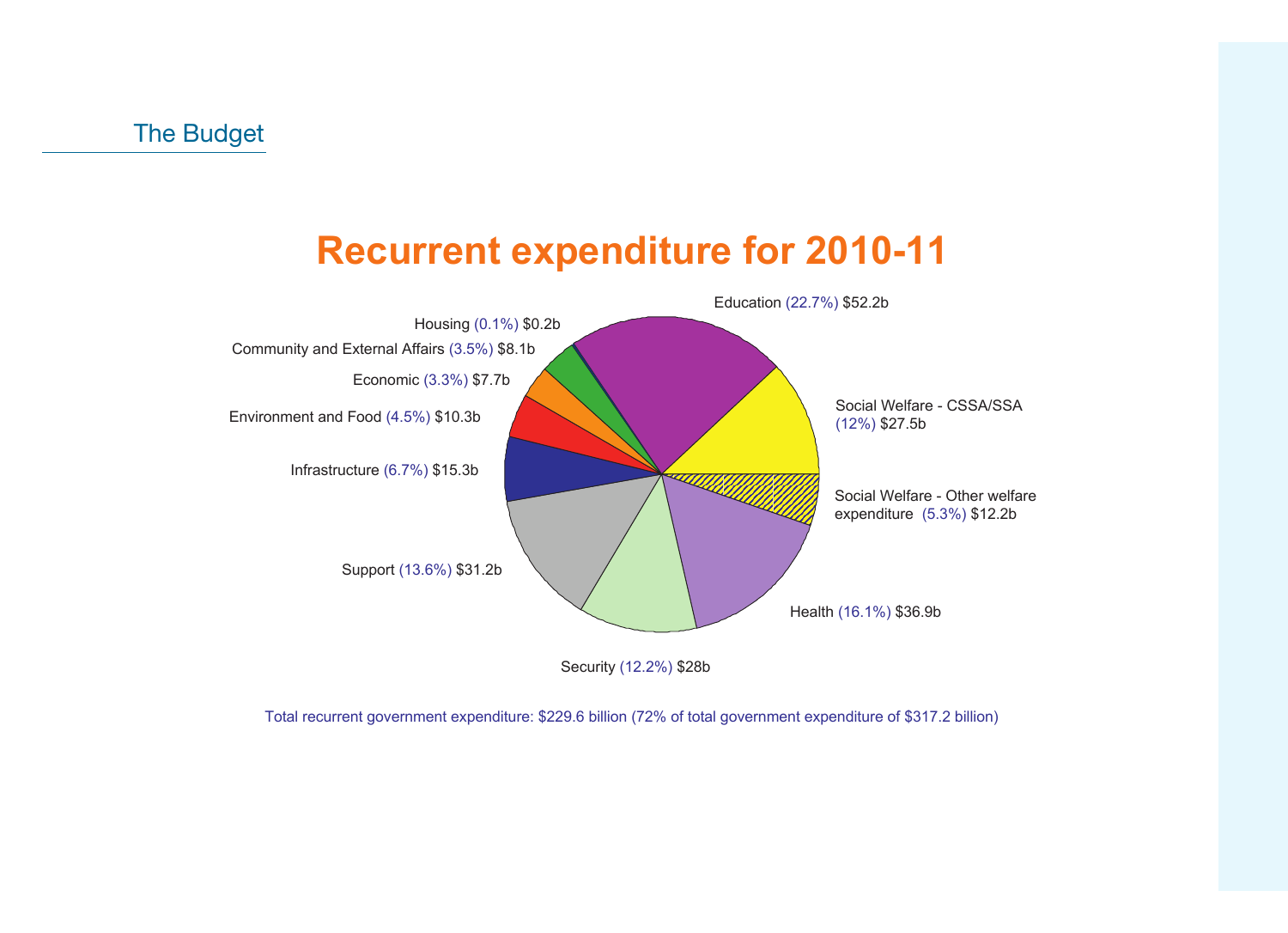- Based on the 2010-11 Estimates of expenditure, the spending on Education (22.7%), Social Welfare (17.3%) and Health (16.1%) together accounts for 56.1% of total recurrent government expenditure.
- In preparing the 2011-12 Estimates, we will ensure optimal allocation and efficient utilisation of resources according to strategic priorities. The Government has committed to increasing the share of recurrent health care expenditure to 17%. Inevitably percentage share of some of the other policy areas will have to be reduced. We need to prioritise the use of government resources to provide for changing needs. Are there services which are no longer needed or may better be provided by more cost-effective means so that public funding can be redeployed to more pressing initiatives?

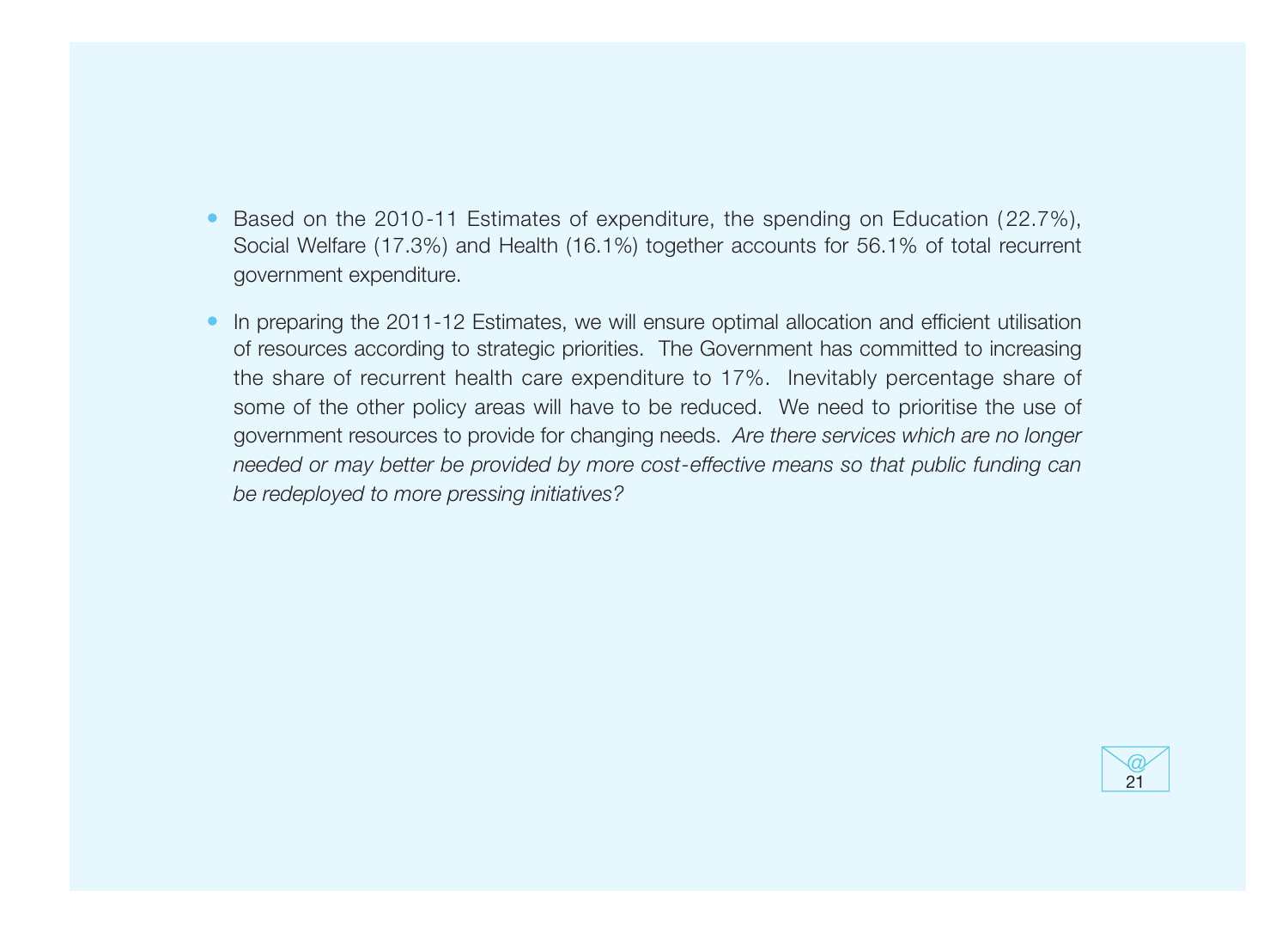### **Essential infrastructure**



\* including the upfront endowment of \$21.6 billion to the West Kowloon Cultural District Authority

Capital works expenditure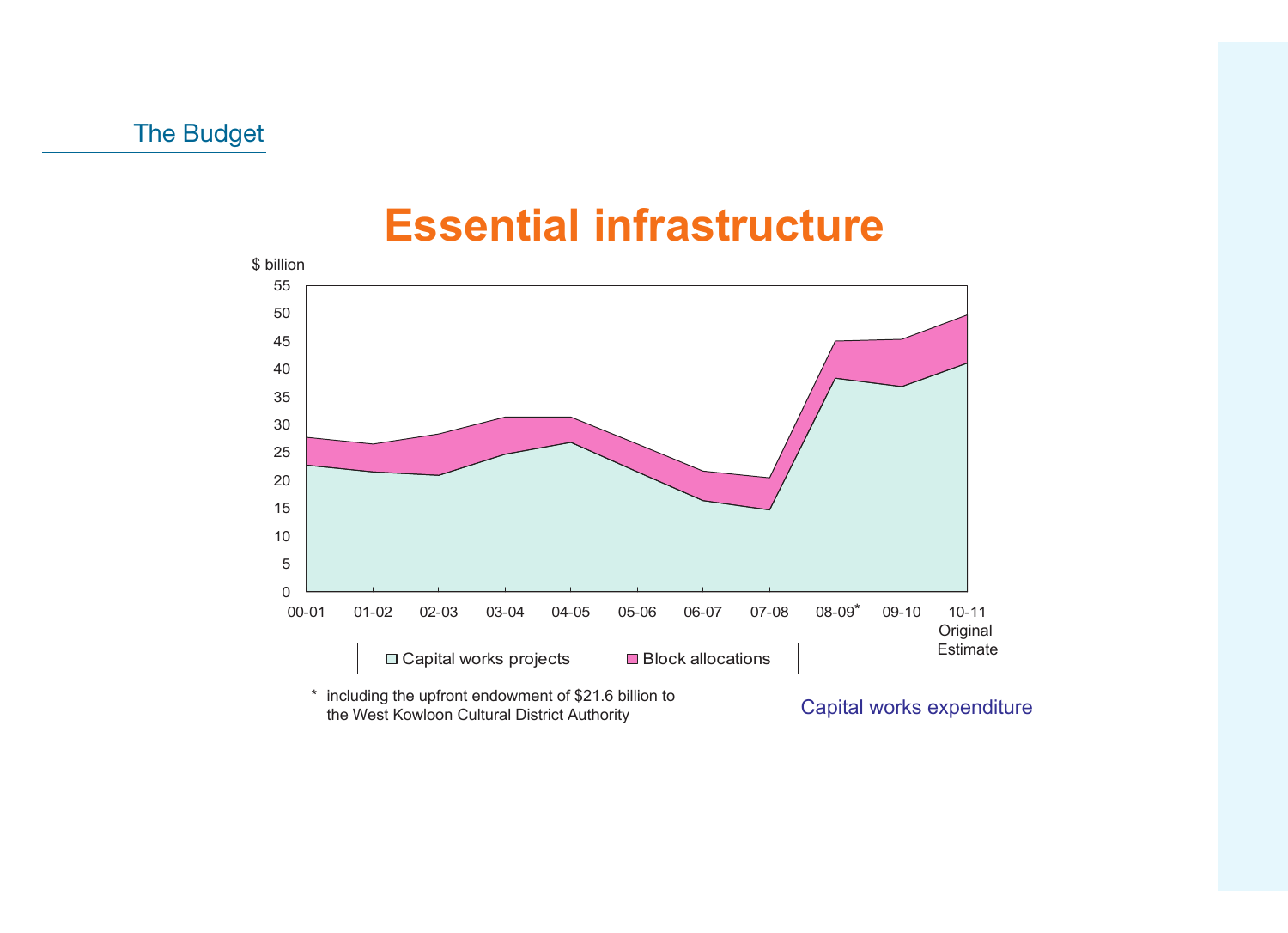- The Government remains committed to investing in infrastructure to facilitate economic growth and enhance the long-term competitiveness of Hong Kong.
- In the past, we have earmarked on average \$29 billion a year for spending on public works projects. For 2010-11, the budget is \$49.6 billion, representing a 9.5% increase from last year's actual expenditure. Over the next few years, we envisage that capital works expenditure will grow considerably with the major infrastructure projects, including the Ten Major Infrastructure Projects announced by the Chief Executive in the 2007-08 Policy Address, entering their construction peaks.
- In view of the rapid growth in infrastructure investment, we will need to monitor closely the construction industry's capacity and avoid the bunching of projects that may cause tension in the supply of construction labour and contract price fluctuations. We need also to be mindful of any impact on private sector construction activities, and avoid unnecessary competition for resources between the public and private sectors, which may in turn push up construction prices. How should we manage our expenditure on infrastructure projects in order not to pose pressure to the construction industry while promoting sustainable economic growth?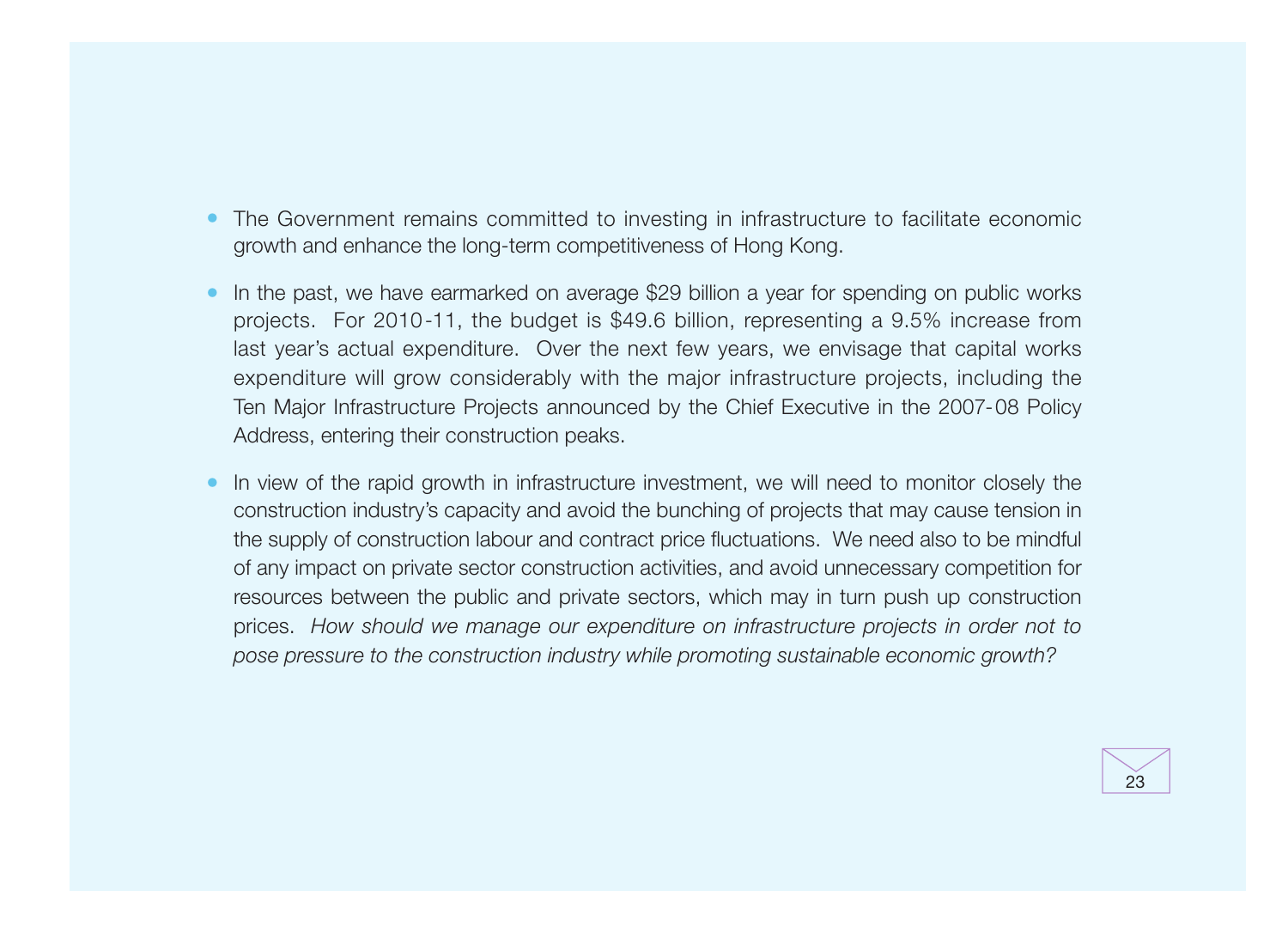

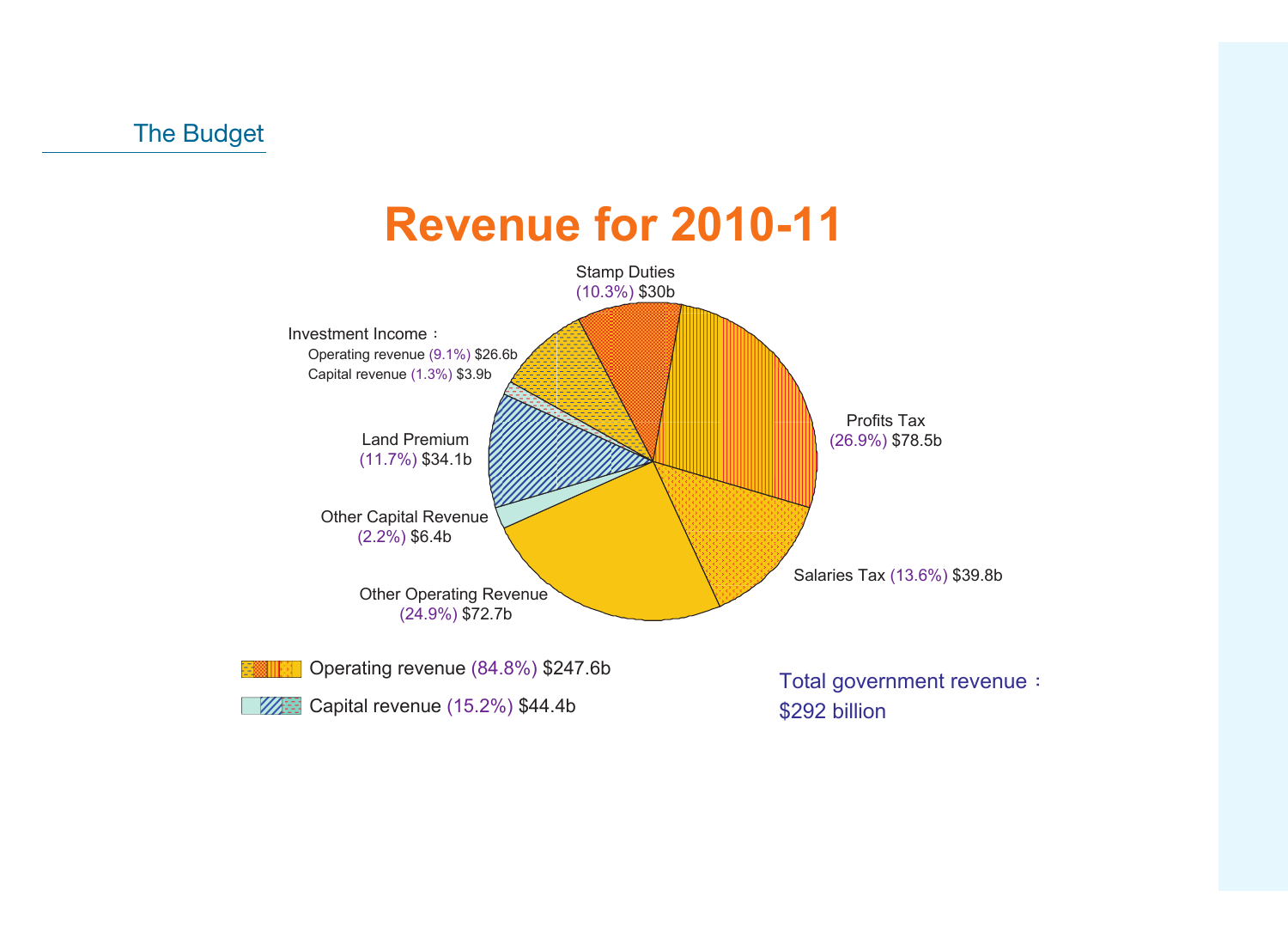• The five major revenue items are profits tax ( 26.9%), salaries tax (13.6%), stamp duties (10.3%), investment return from fiscal reserves (mainly from placement of the fiscal reserves with the Exchange Fund) (10.4%) and land premium (11.7%). Together they account for 72.9% of total government revenue. Other than the investment return from fiscal reserves, the other four items are sensitive to economic fluctuations. Do we need to reduce our reliance on these high yielding revenue sources? If so, how?

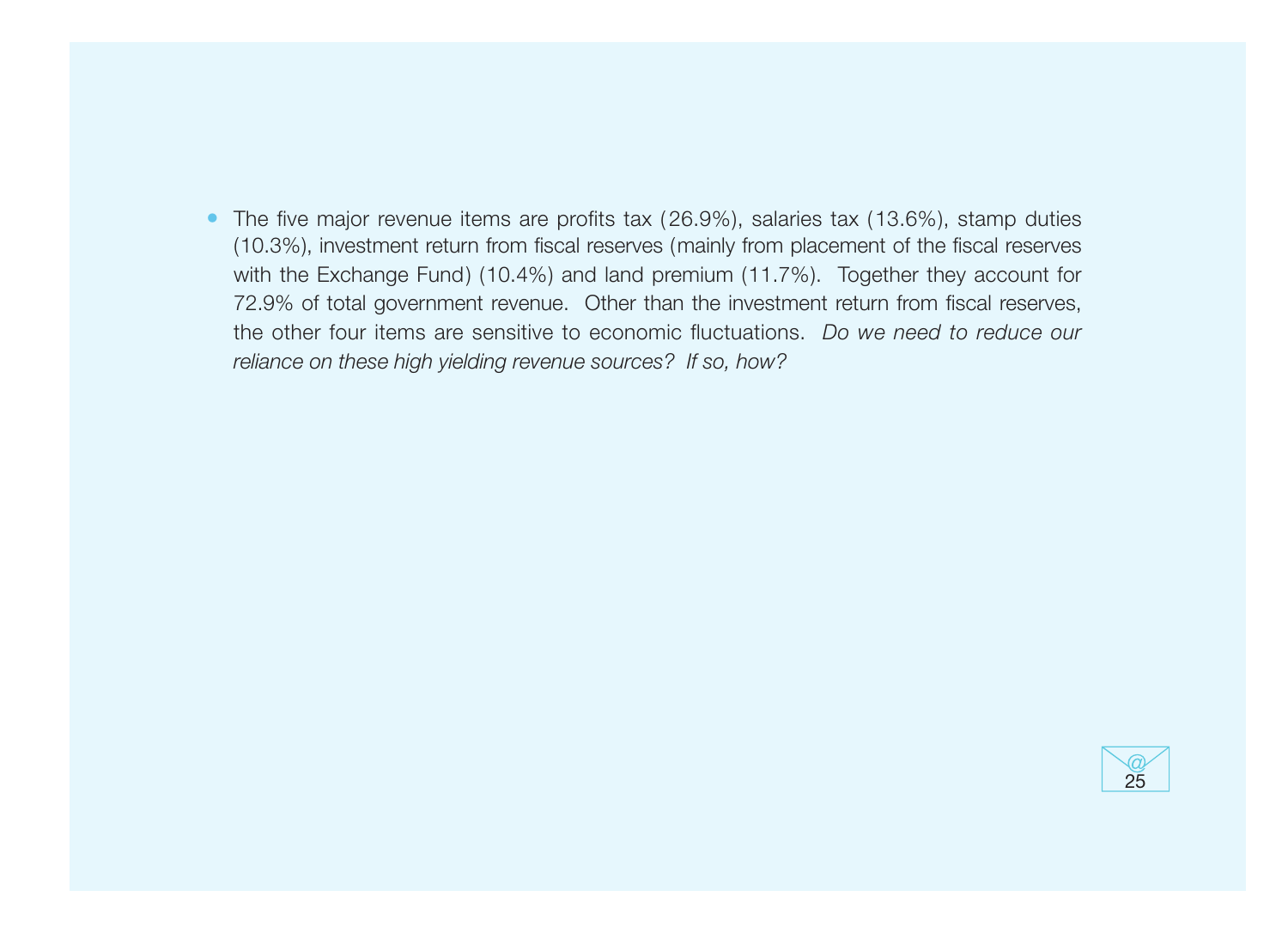## **Taxpayers**

#### **Actual Revenue 2008-09**

Profits and salaries taxes: \$143.2billion (45% of total government revenue)



#### **Contribution from taxpayers**  (Year of assessment 2008-09)

Top 200 000 people paying salaries tax

- Remaining 1 178 000 people paying salaries tax
- **Top 1 100 corporations** paying profits tax
- Remaining 78 700 corporations paying profits tax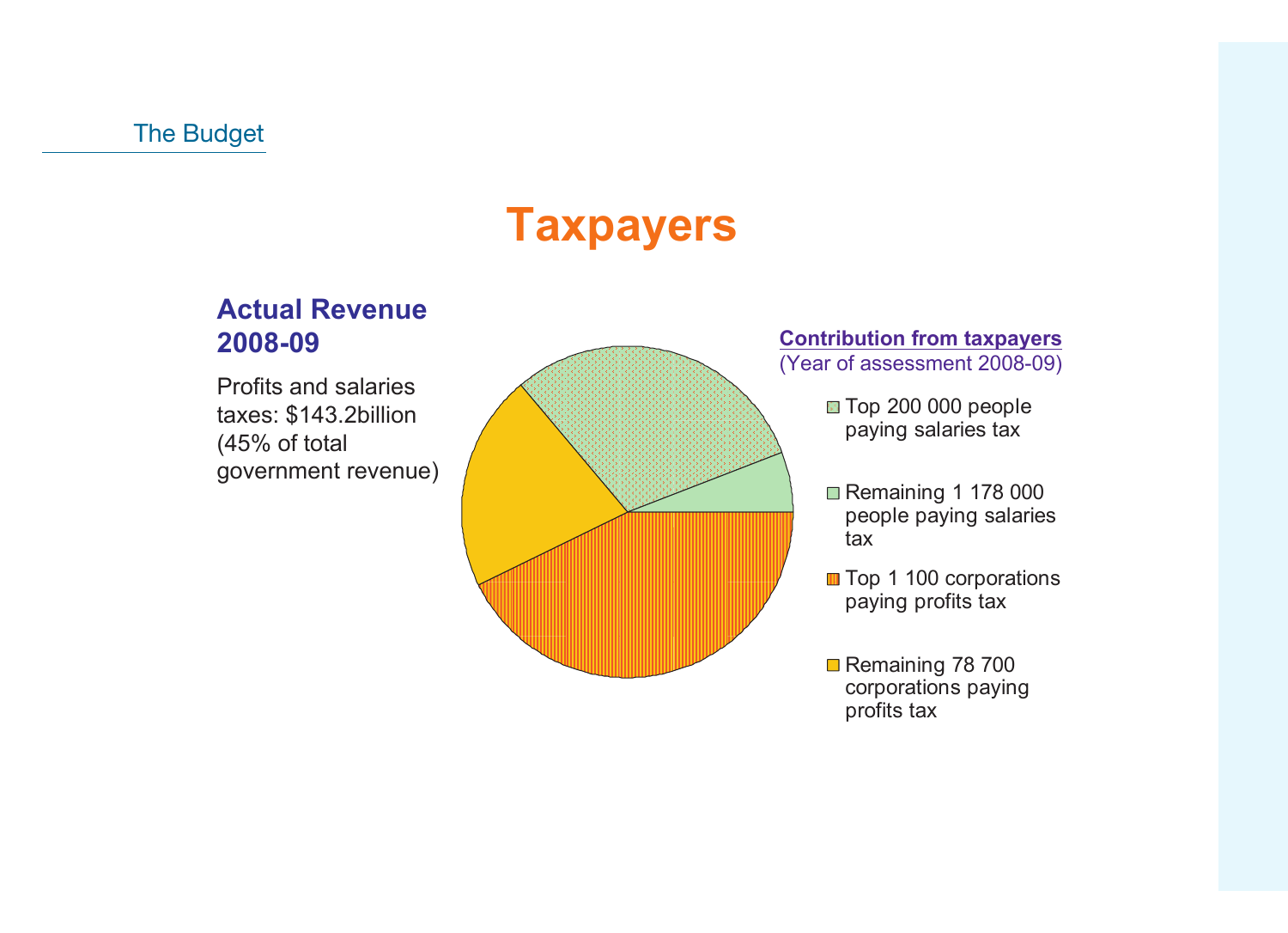- In 2008-09, of the 3.5 million working population, 2.1 million or 60% of the working population need not pay any salaries tax.
- Of the 1.4 million who paid salaries tax, 200 000 (6% of working population) contributed 84% of the revenue from salaries tax.
- Similarly for profits tax, of the 633 000 registered corporations, only 80 000 or 13% paid profits tax. Nearly 90% of the corporations do not pay any tax. 1 100 corporations (0.2% of registered corporations) contributed 67% of the corporate profits tax revenue.
- Do we need to broaden the tax base? Any views?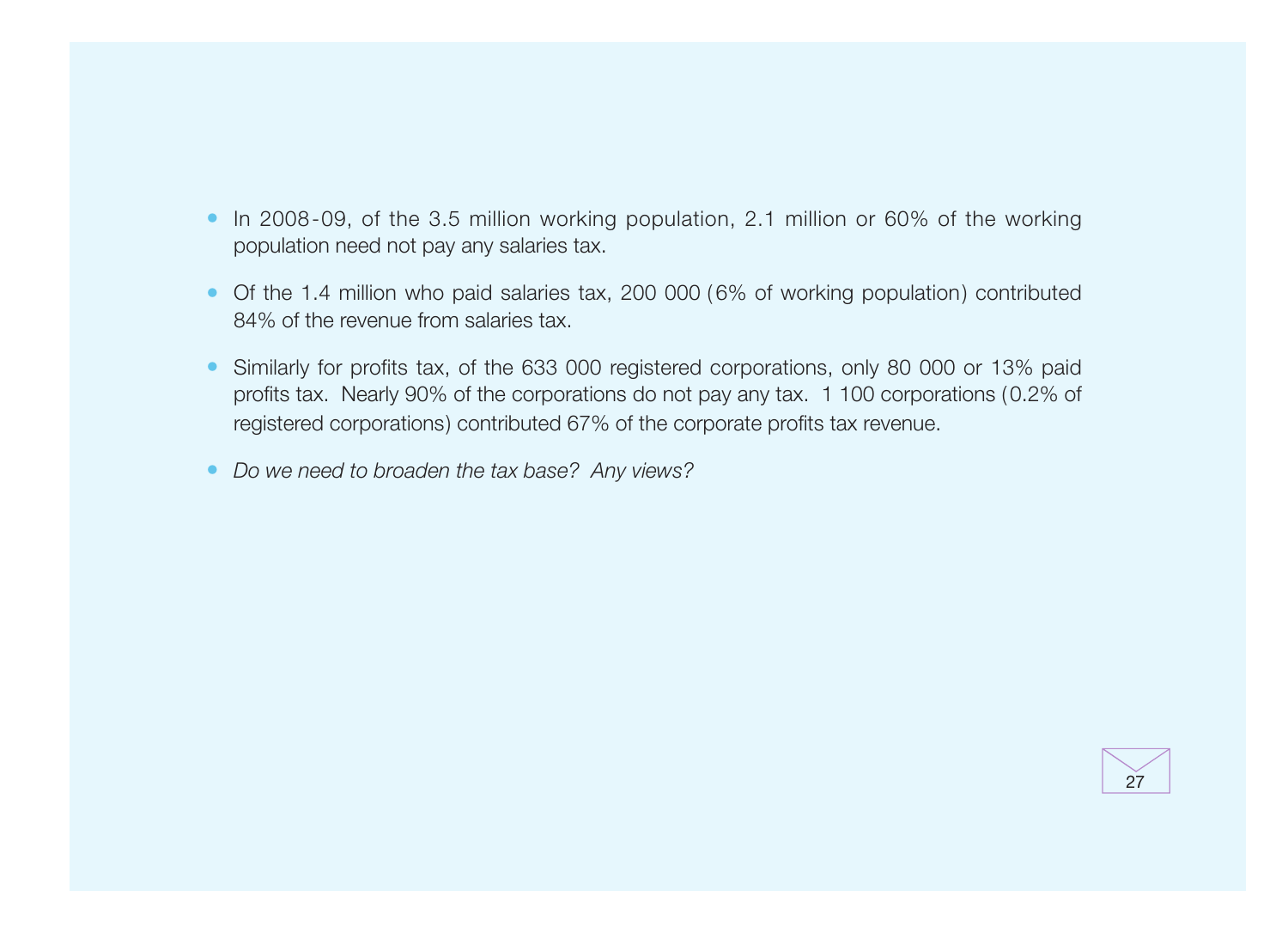### **Salaries Tax Effective Tax Rate for 2008-09**

| <b>Annual Income</b>    | No. of<br><b>Taxpayers</b> | <b>Average effective</b><br>tax rate * |
|-------------------------|----------------------------|----------------------------------------|
| $($ \$)                 |                            | (%)                                    |
| $108,001 - 150,000$     | 190,000                    | 0.2                                    |
| $150,001 - 300,000$     | 562,000                    | 2.0                                    |
| $300,001 - 600,000$     | 426,000                    | 5.1                                    |
| $600,001 - 900,000$     | 98,000                     | 9.5                                    |
| $900,001 - 1,500,000$   | 62,000                     | 12.2                                   |
| $1,500,001 - 3,000,000$ | 29,000                     | 14.1                                   |
| Over 3,000,000          | 11,000                     | 14.8                                   |
| <b>Total</b>            | 1,378,000                  | 7.6                                    |

\* Before the one-off tax reduction of up to \$8,000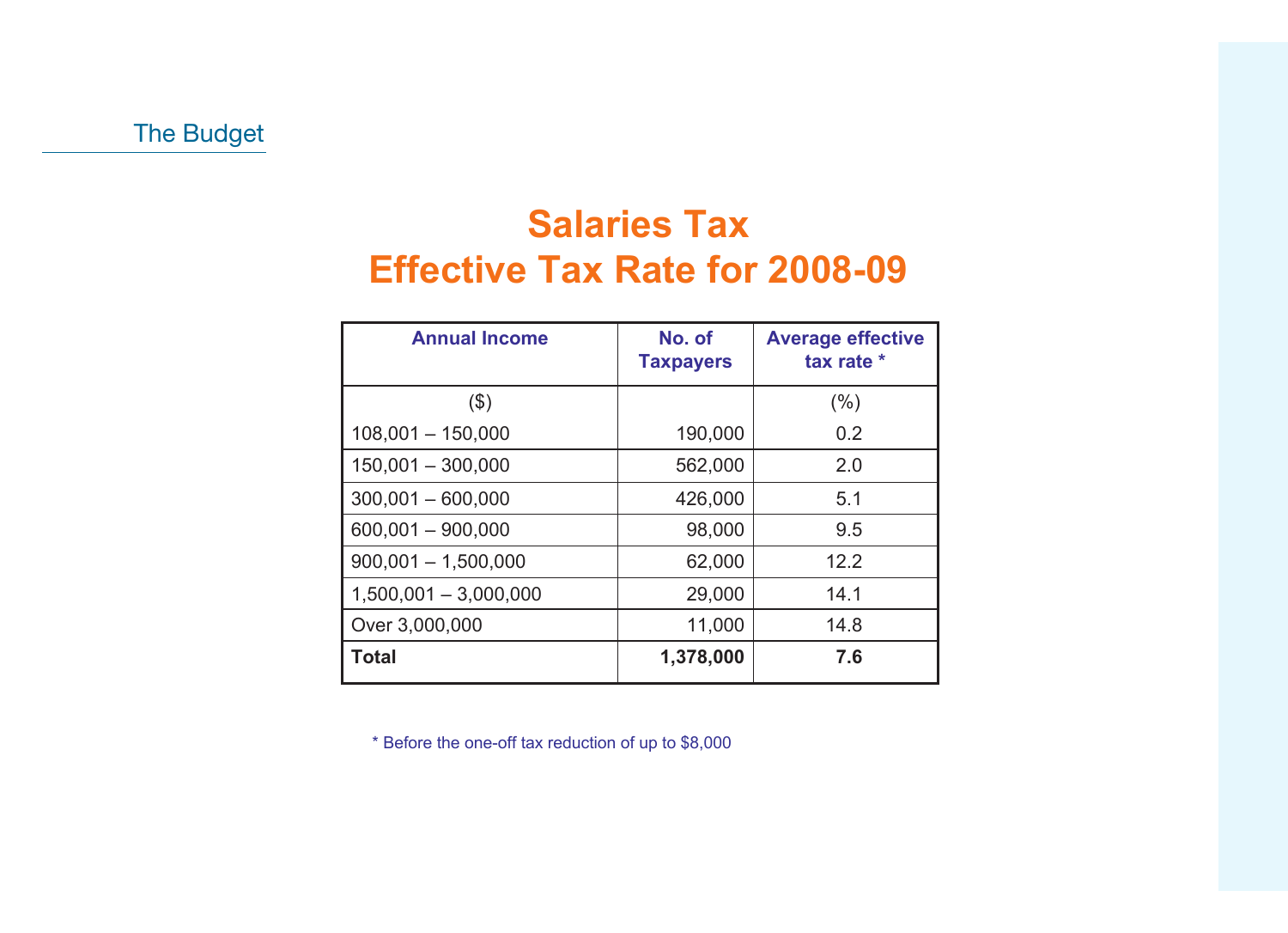- Because of our allowances and deductions under salaries tax, for 2008-09, even before the one-off tax reduction
	- 85.5% of taxpayers (up to annual income of \$600,000 ) were subject to an average effective tax rate of less than 5.5%;
	- the average effective tax rate for taxpayers with annual income from \$600,001 to \$900,000 was only 9.5%; and
	- the overall average effective tax rate for all salaries tax payers was 7.6%.

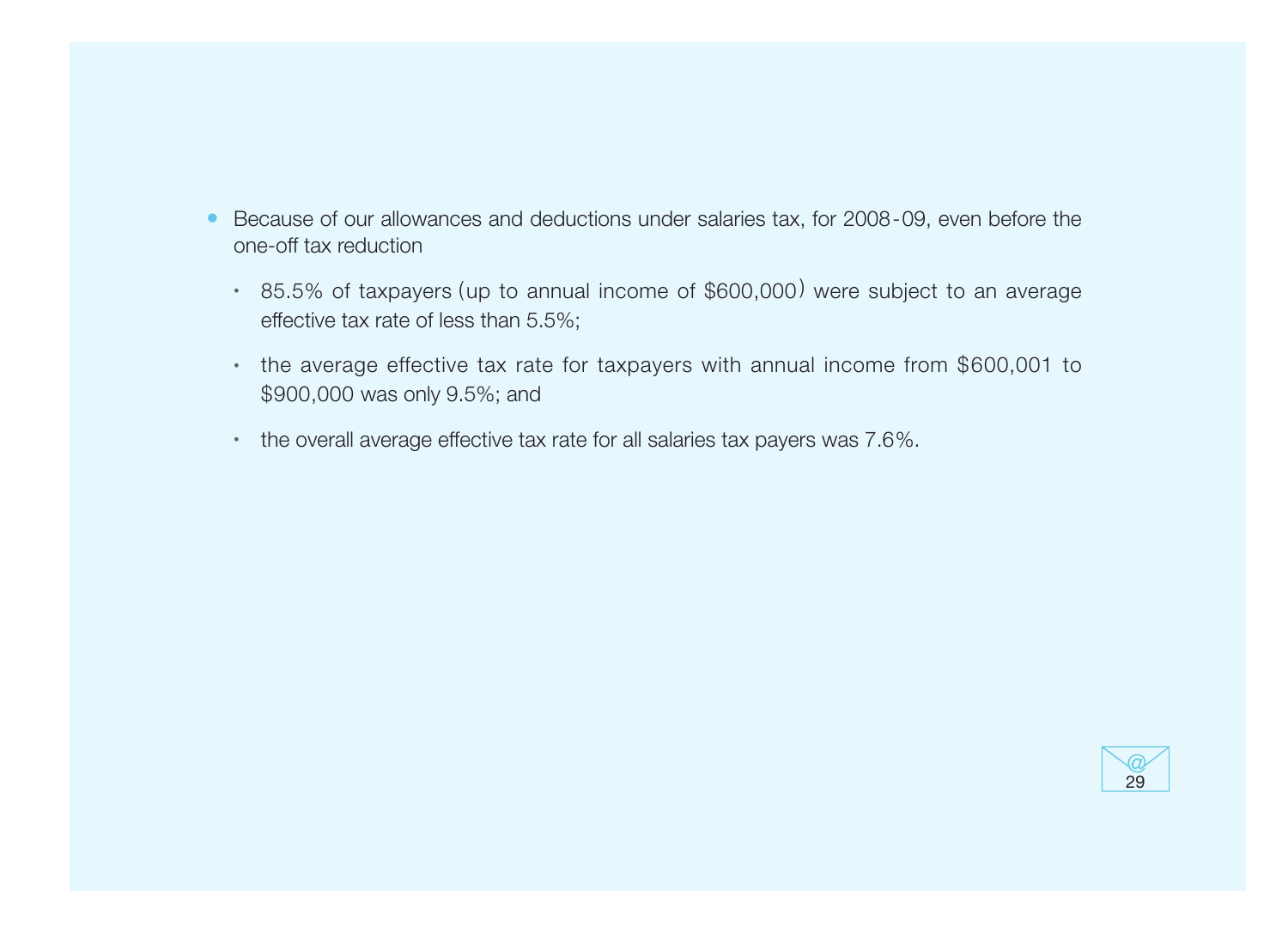### **Revenue in past 10 years**

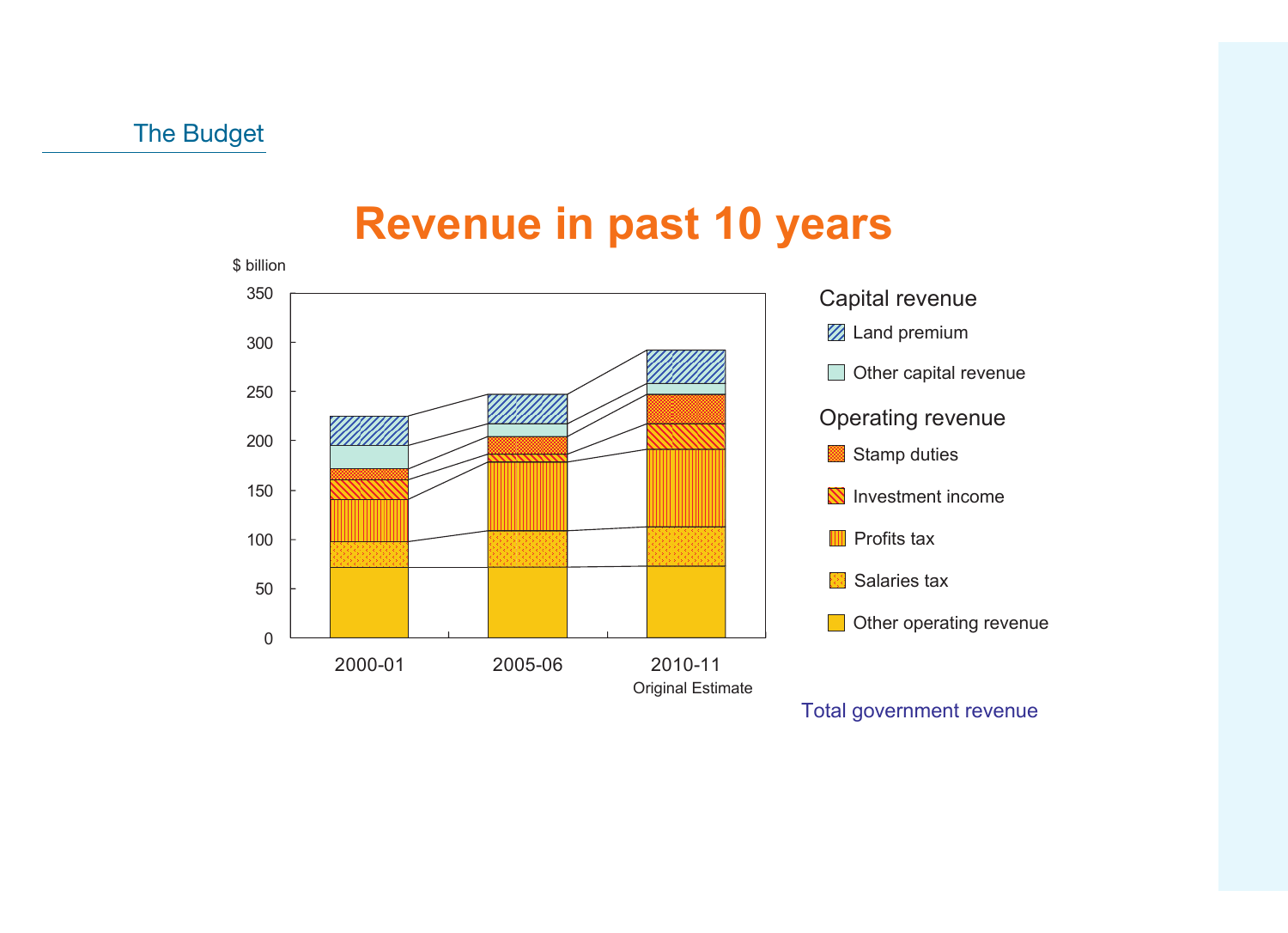- Profits tax has been our largest operating revenue. It varied from \$38.8 billion in 2002-03 to \$104.2 billion in 2008-09.
- Salaries tax has been our second or third largest operating revenue. It varied from \$26.3 billion in 2000-01 to \$41.2 billion in 2009-10.
- Stamp duties varied from \$7.5 billion to \$51.5 billion for the period.
- Since 1 April 2007, we have adopted an arrangement whereby the rate of investment return is pre-determined based on past returns. This has greatly reduced the uncertainty in budgeting. The average annual revenue from this source exceeded \$30 billion for the years from 2007-08 to 2009-10.
- As for capital revenue, land premium has been most volatile, fluctuating from \$5.4 billion to \$62.3 billion in the past 10 years.
- The volatility of our revenue income poses challenges to the management of public finances. Hitherto, we have used our fiscal reserves to serve as a cushion. What else should we do?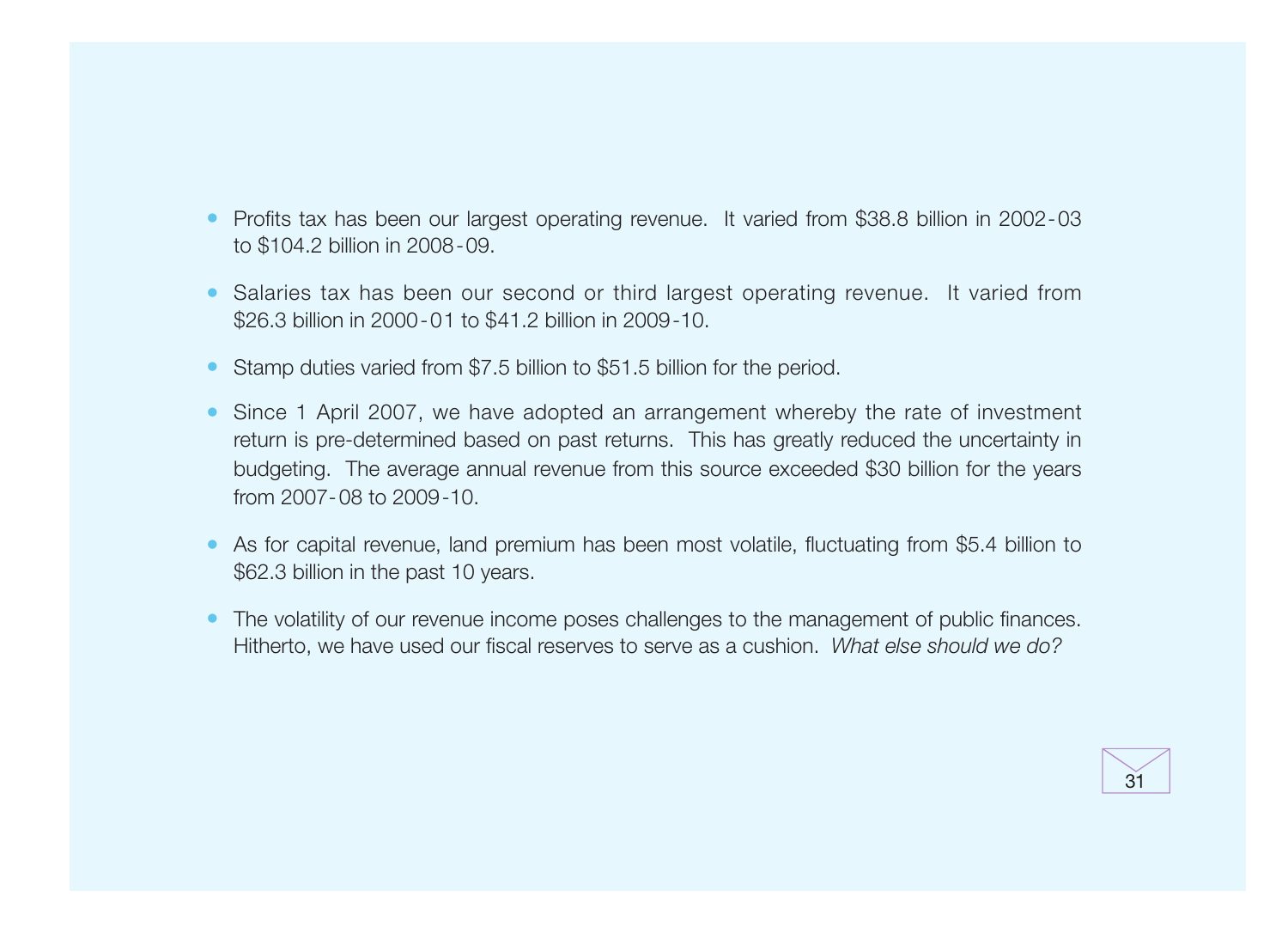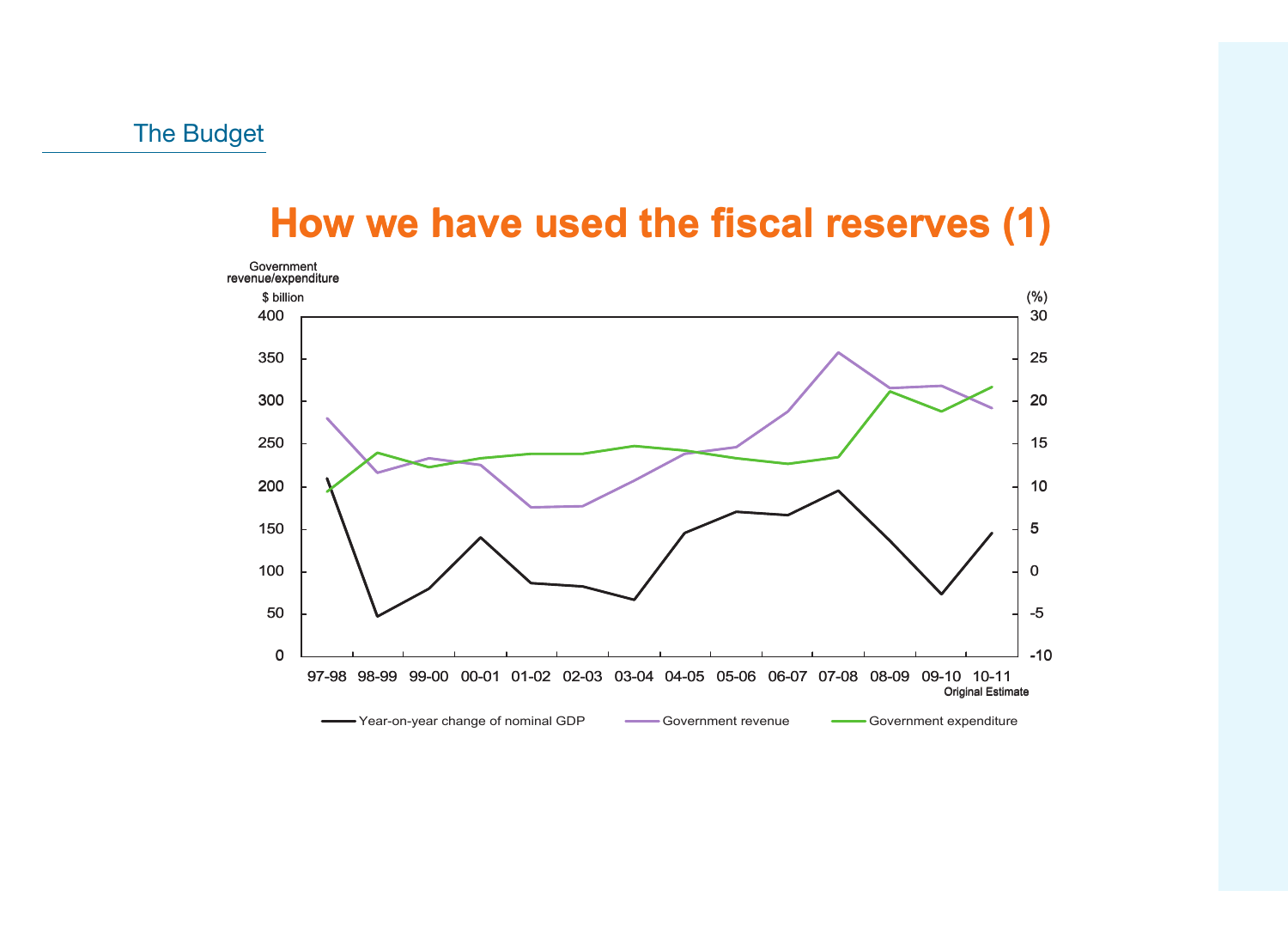- Our fiscal reserves have served us well, helping us iron out income volatilities.
- We have used the reserves to fund budget deficits in times of economic and fiscal difficulties. This has enabled us to maintain our expenditure at a relatively stable level despite reductions in GDP and revenue.
- When GDP was forecast to contract by  $2.5\%$  in 2009, we adopted a counter-cyclical fiscal policy and put forward an expansionary budget. Excluding expenditure items not having immediate impact on the economy, public expenditure as % of GDP increased from 16.7% in the 2008-09 Budget to 19.4% in the 2009 -10 Budget.
- In the six years from 1998-99, we used the reserves to fund five deficits which reduced our reserves by some \$200 billion.

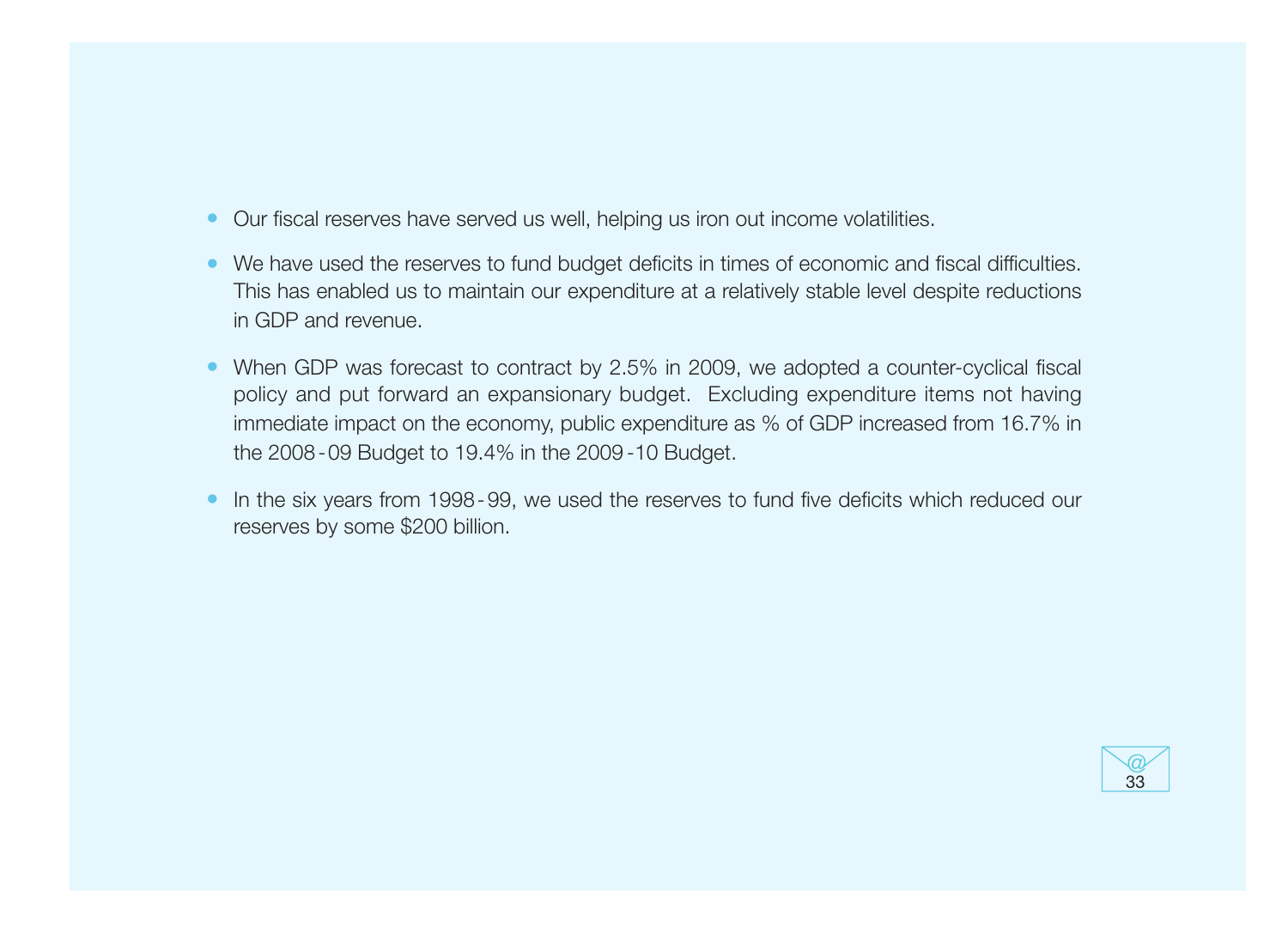### **How we have used the fiscal reserves (2)**

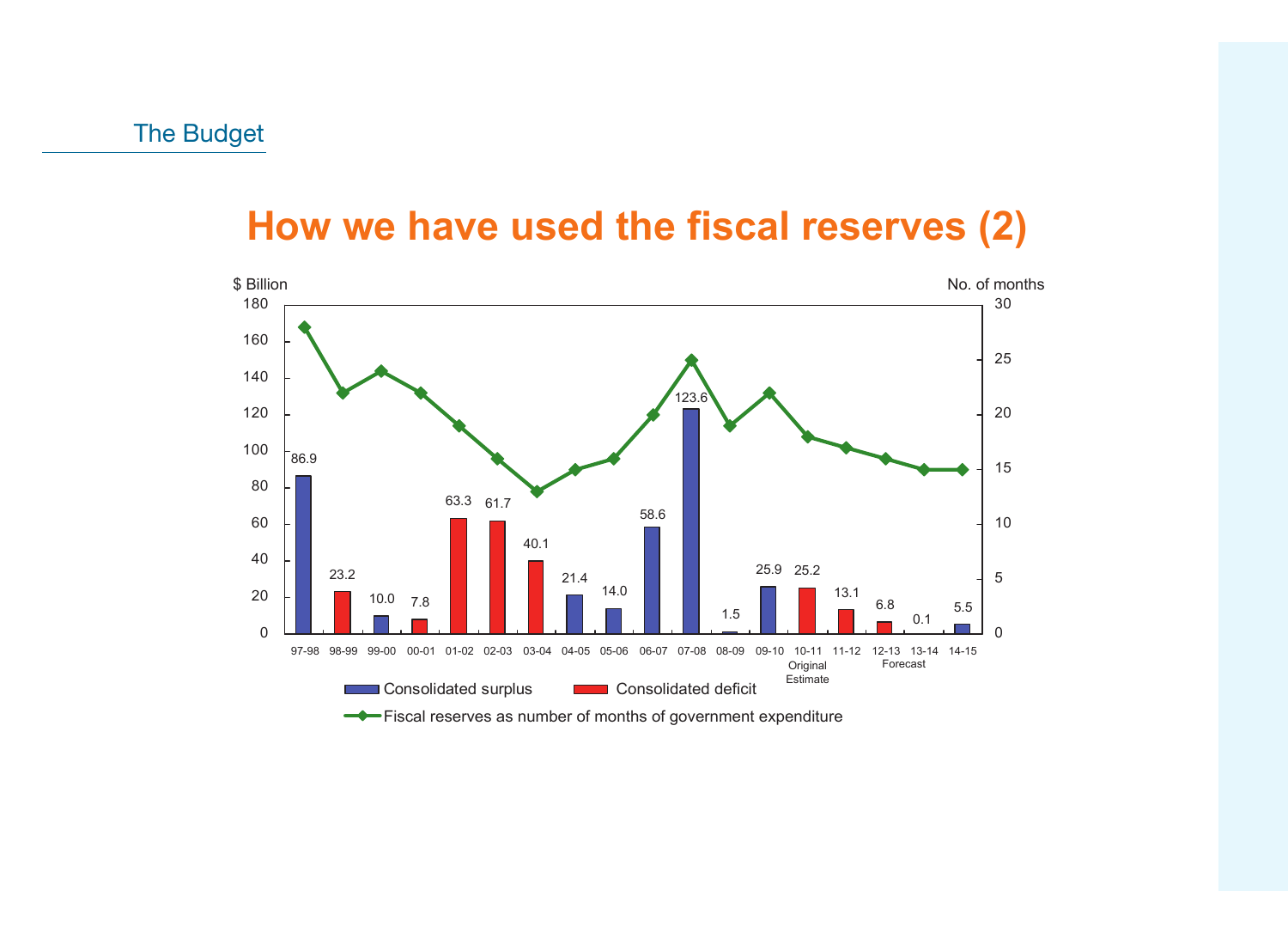- In the Medium Range Forecast announced in the Budget this February, fiscal reserves were projected to fall to some 15 months of government expenditure by the end of 2014-15. This amounts to around half of the level achieved in March 1998.
- The fiscal reserves provide a safety cushion shielding us from the year-on-year volatility of our revenue. This allows us the flexibility to achieve fiscal balance over a period of time.
- Investment return from the fiscal reserves is part of government revenue and is used to fund government services. In the 2010-11 Budget, it is the fourth largest government revenue item (10.4% of total). The amount of this investment income depends in part on the level of our fiscal reserves.
- In times of economic growth, we need to rebuild our reserves. We also need to address the community's demands for improved services. What should be the appropriate balance between expenditure and fiscal reserves?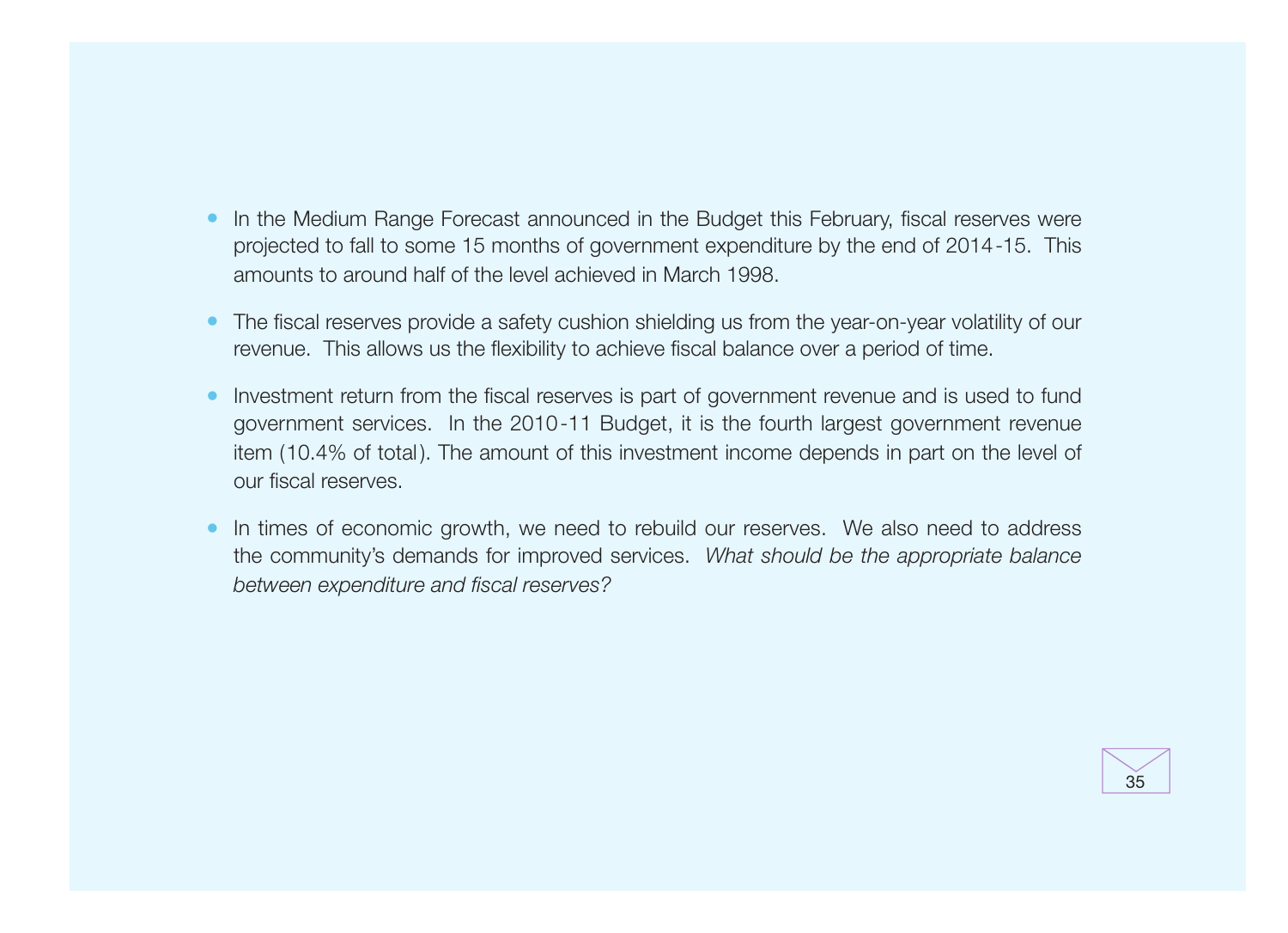#### **Medium Range Forecast in 2010-11 Budget**

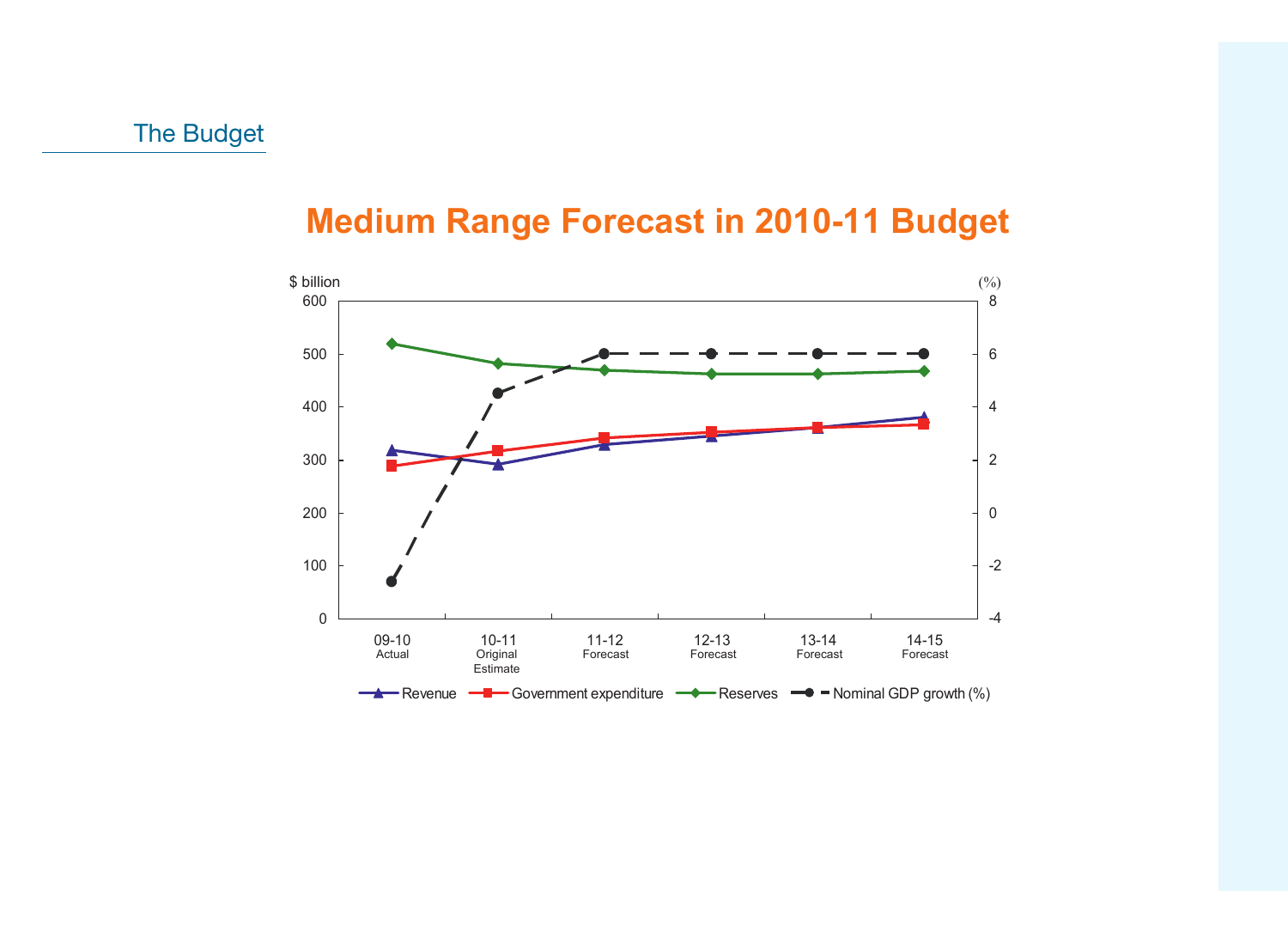- This is the Medium Range Forecast (MRF) announced with the 2010-11 Budget in February 2010. We will publish an updated MRF later together with the 2011-12 Budget.
- Over the period covered by the MRF, government spending was projected to continue to increase given the need to fund capital works expenditure which averaged more than \$50 billion a year, and to provide for new or improved services that our society needs.
- Over time, we need to keep expenditure within the limits of revenues and keep expenditure growth commensurate with the growth rate of GDP. Looking ahead –
	- What will be our GDP performance in 2011-12, and the rest of the MRF period?
	- What is the appropriate fiscal policy for 2011-12?

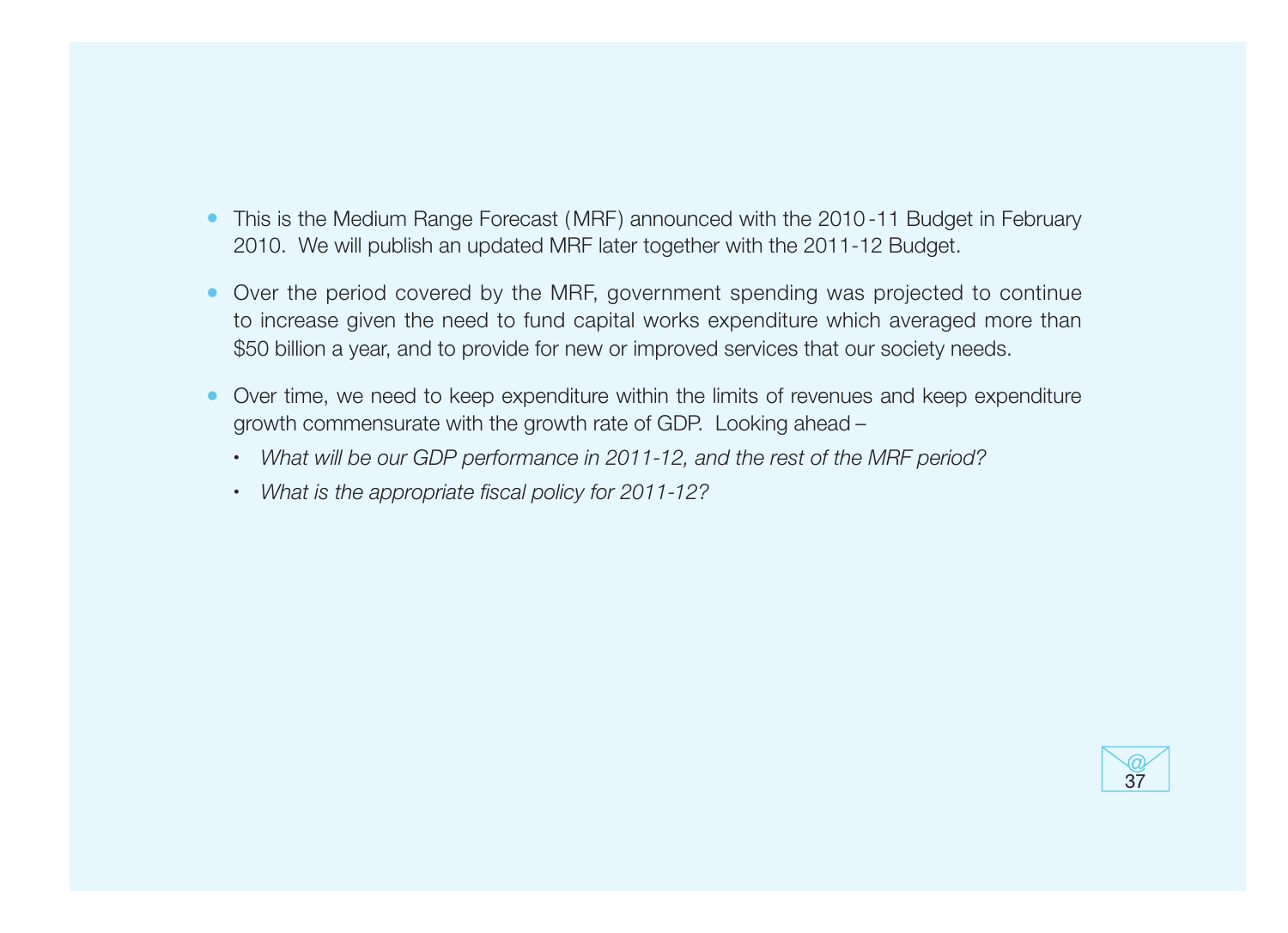### **Longer term challenges**

- Sustainable economic growth
- Ageing population and liabilities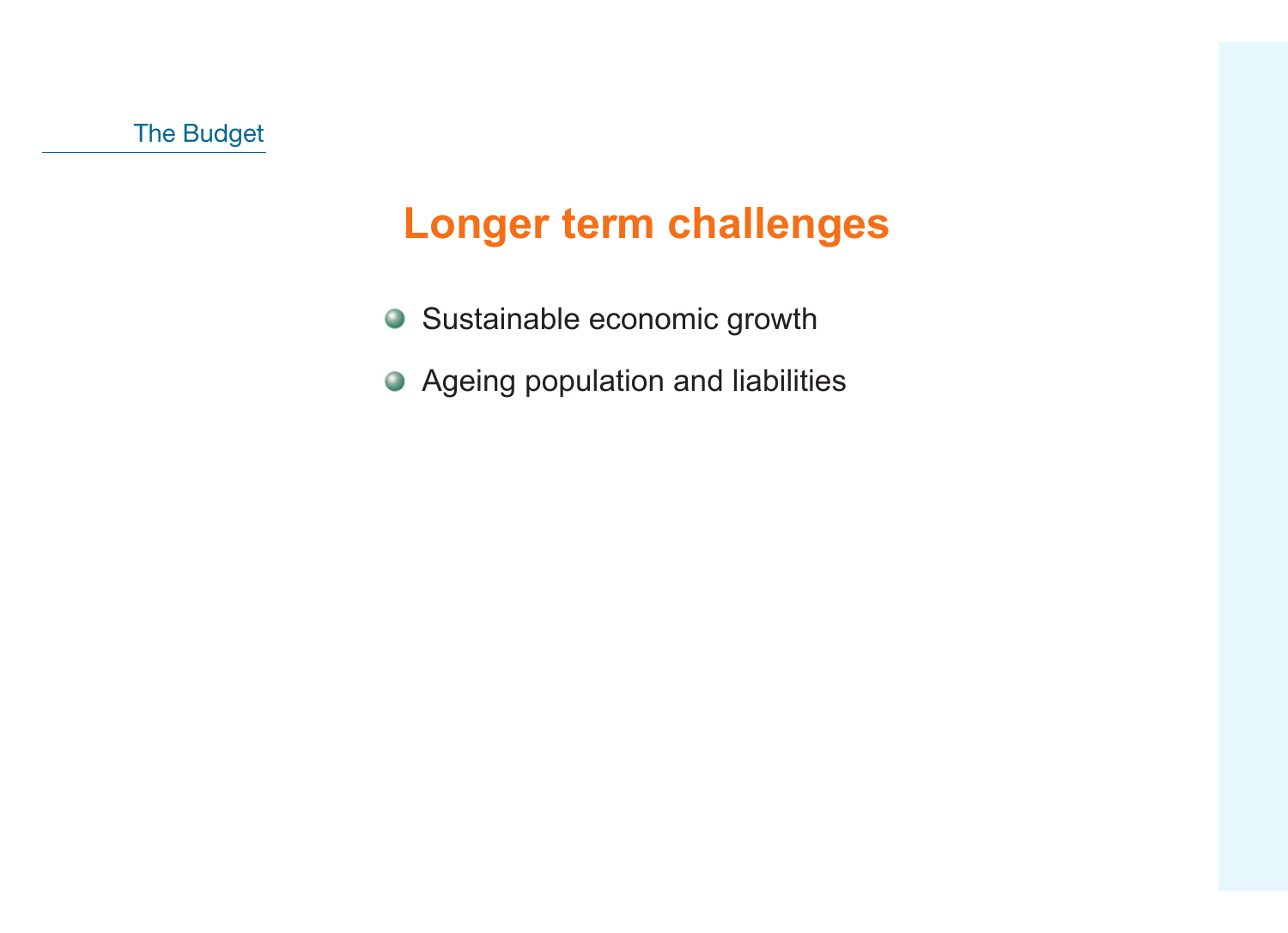- While we have returned to positive economic growth, there are uncertainties ahead. What should we do to ensure sustained economic growth?
- Thirty years later, our population may approach some nine million with one quarter at the age of 65 or above. The overall dependency ratio is projected to increase from 337 per 1 000 in 2009 to 625 per 1 000 in 2039. This will have profound impact on our finances.
- Our revenue from direct taxes may be adversely affected by a lower percentage of economically active population. On the expenditure side, ageing will increase health and social welfare expenditure. According to an earlier report by the IMF, health care costs could result in cumulative deficits of almost 20% of GDP by 2030 and 50% of GDP by 2050 unless changes are made. Unfunded and contingent liabilities will also put pressure on our finances in the long term. We need to make preparations for the future. Should we save up for future need? How to balance between service improvements now and preparing for the future? What kind of fiscal position should we leave to the next generation?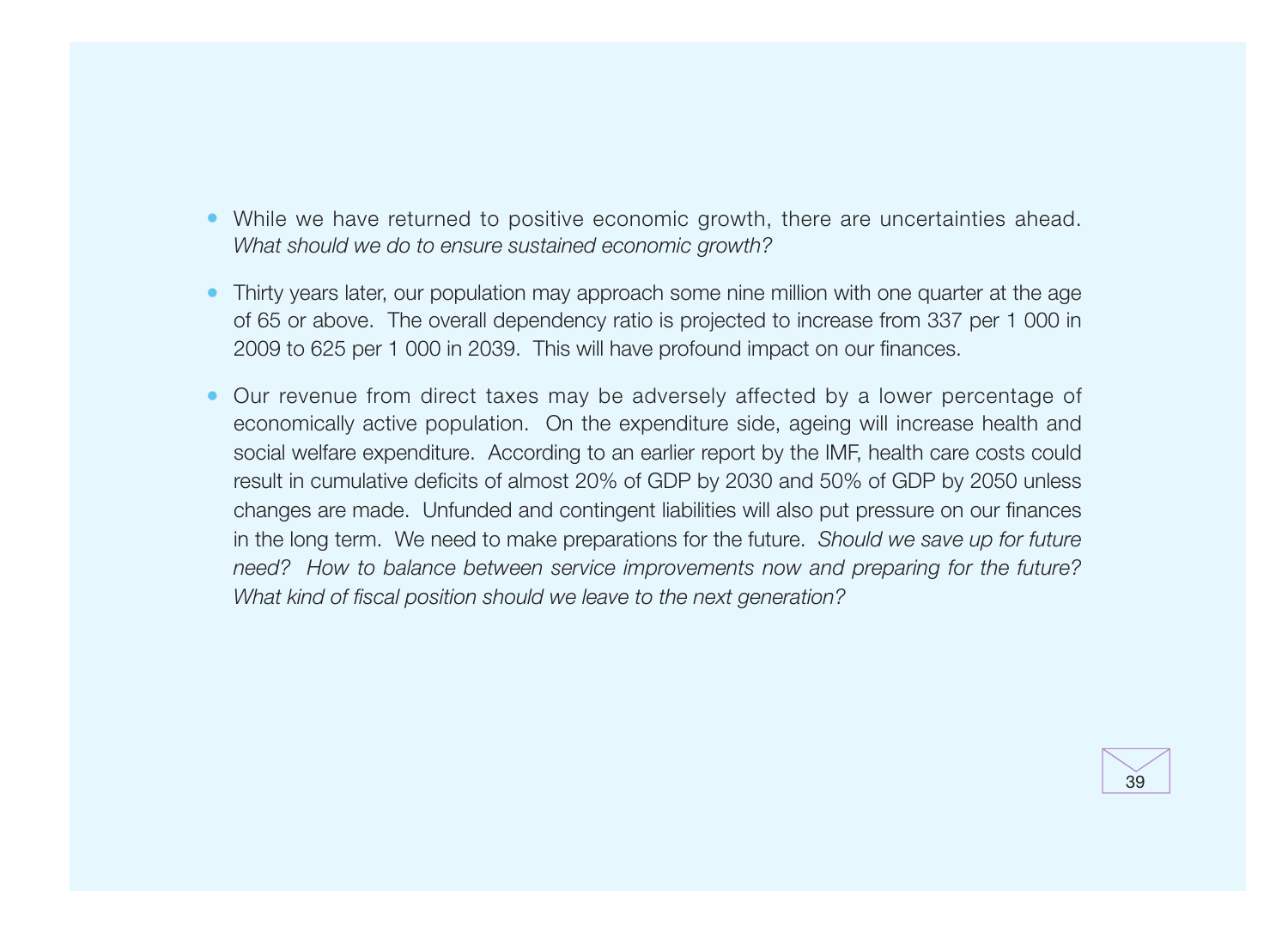# **Your views are welcome!**

## **www.budget.gov.hk**